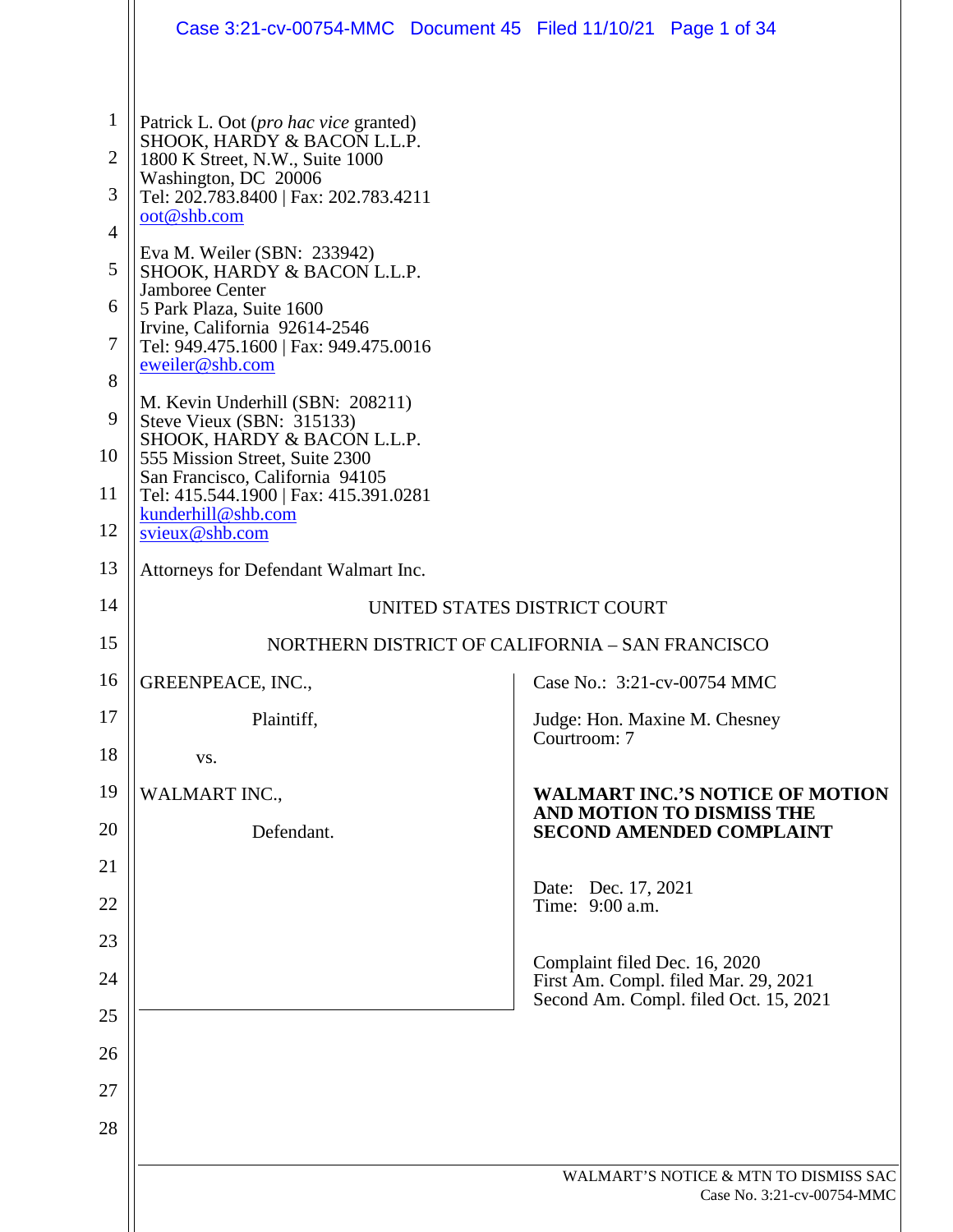# **TABLE OF CONTENTS**

| $\overline{2}$ |                                                                                                                                                                        |  |  |
|----------------|------------------------------------------------------------------------------------------------------------------------------------------------------------------------|--|--|
| 3              |                                                                                                                                                                        |  |  |
| 4              |                                                                                                                                                                        |  |  |
| 5              |                                                                                                                                                                        |  |  |
| 6              | I.<br>Greenpeace Still Does Not Allege Facts Showing It "Lost Money or Property as a<br>Result of" the Alleged Misconduct, No Matter How It Characterizes Its Claims 8 |  |  |
| 7<br>8         | The challenged conduct still consists of alleged misrepresentations to<br>A.<br>consumers, and Greenpeace cannot base a claim on third-party reliance 9                |  |  |
| 9              | <b>B.</b><br>Greenpeace does not allege it "lost money or property as a result of" any other                                                                           |  |  |
| 10<br>11       | 1.<br>Greenpeace does not allege it lost money due to a failure to                                                                                                     |  |  |
| 12             | 2.                                                                                                                                                                     |  |  |
| 13             | 3.<br>Greenpeace has not adequately alleged organizational standing 17                                                                                                 |  |  |
| 14             | II.<br>Both of Greenpeace's UCL Causes of Action Would Fail for Other Reasons as Well 20                                                                               |  |  |
| 15<br>16       | "Recyclability" claims are not subject to the substantiation requirement under<br>A.                                                                                   |  |  |
| 17             | <b>B.</b><br>Private parties cannot enforce substantiation requirements in any event, at                                                                               |  |  |
| 18             | C.<br>Greenpeace does not allege facts showing it is unlawful or unfair to label the                                                                                   |  |  |
| 19<br>20       | Greenpeace Still Alleges No Facts Showing It Is Entitled to Injunctive Relief, the<br>Ш.                                                                               |  |  |
| 21             | 25                                                                                                                                                                     |  |  |
| 22             |                                                                                                                                                                        |  |  |
| 23             |                                                                                                                                                                        |  |  |
| 24             |                                                                                                                                                                        |  |  |
| 25             |                                                                                                                                                                        |  |  |
| 26             |                                                                                                                                                                        |  |  |
| 27             |                                                                                                                                                                        |  |  |
| 28             |                                                                                                                                                                        |  |  |
|                | WALMART'S NOTICE & MTN TO DISMISS SAC<br>$\overline{\mathbf{1}}$<br>Case No. 3:21-cv-00754-MMC                                                                         |  |  |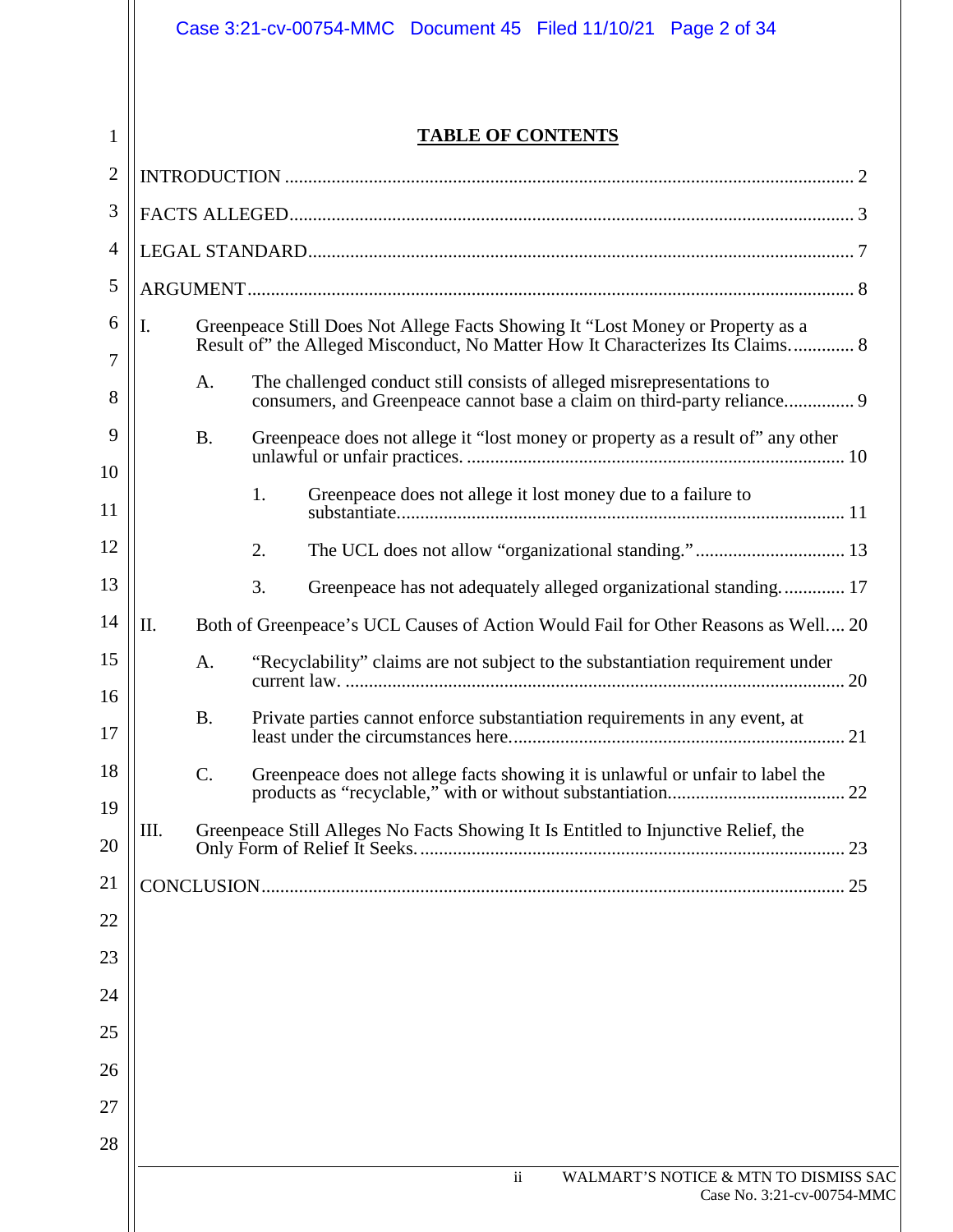|                | Case 3:21-cv-00754-MMC  Document 45  Filed 11/10/21  Page 3 of 34 |  |
|----------------|-------------------------------------------------------------------|--|
|                | <b>TABLE OF AUTHORITIES</b>                                       |  |
| $\mathbf 1$    | <b>Cases</b><br>Page(s)                                           |  |
| $\overline{2}$ |                                                                   |  |
| 3              | Am. Diabetes Assoc. v. United States Dept. of the Army,           |  |
| 4              | Amalgamated Transit Union, Loc. 1756, AFL-CIO v. Superior Ct.,    |  |
| 5              |                                                                   |  |
| 6<br>7         | Animal Legal Def. Fund v. LT Napa Partners LLC,                   |  |
| 8              | Ashcroft v. Iqbal,                                                |  |
| 9              |                                                                   |  |
| 10             | Bell Atl. Corp. v. Twombly,                                       |  |
| 11             | California Med. Assoc. v. Aetna Health of Cal.,                   |  |
| 12             |                                                                   |  |
| 13             | California Med. Assoc. v. Aetna Health of Cal., Inc.,             |  |
| 14             |                                                                   |  |
| 15             | Californians for Disability Rts. v. Mervyn's LLC,                 |  |
| 16             | City of Los Angeles v. Lyons,                                     |  |
| 17             |                                                                   |  |
| 18             | Daro v. Superior Court,                                           |  |
| 19             | eBay Inc. v. MercExchange, L.L.C.,                                |  |
| 20             |                                                                   |  |
| 21             | El Rescate Legal Servs., Inc. v. Exec. Off. of Immigr. Rev.,      |  |
| 22             |                                                                   |  |
| 23             | Ely Holdings Ltd. v. O'Keeffe's, Inc.,                            |  |
| 24             | Freeman v. ABC Legal Servs., Inc.,                                |  |
| 25             |                                                                   |  |
| 26             | Friends of the Earth v. Sanderson Farms, Inc.,                    |  |

992 F.3d 939 (9th Cir. 2021) .............................................................................................17, 18, 19

27

28

*Greenpeace, Inc. v. Walmart Inc.*,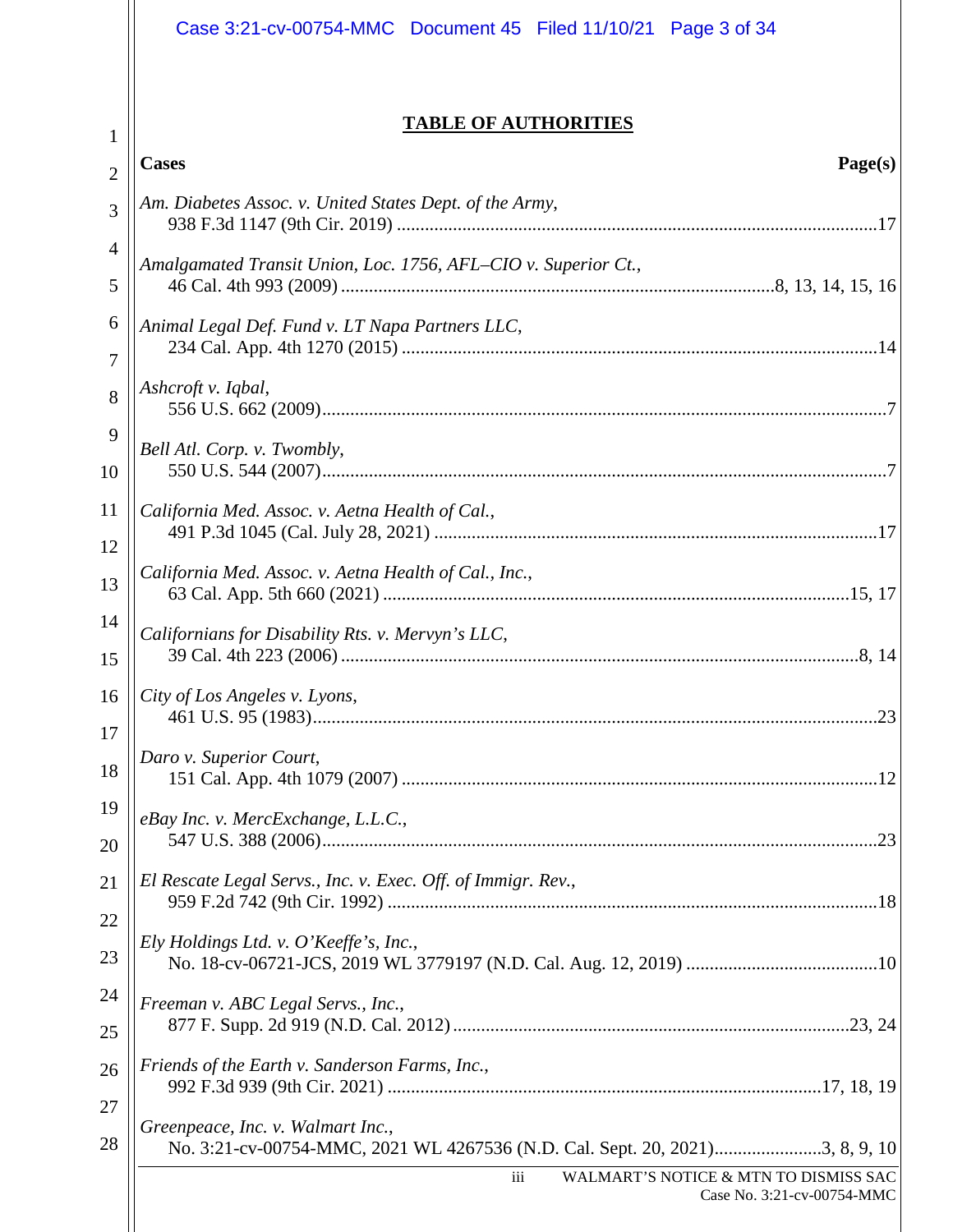|                | Case 3:21-cv-00754-MMC  Document 45  Filed 11/10/21  Page 4 of 34                                     |
|----------------|-------------------------------------------------------------------------------------------------------|
| 1              | Hall v. Time Inc.,                                                                                    |
| $\overline{2}$ | Huynh v. Quora, Inc.,                                                                                 |
| 3              |                                                                                                       |
| $\overline{4}$ | In Defense of Animals v. Sanderson Farms, Inc.,                                                       |
| 5              |                                                                                                       |
| 6              | Jiles v. US Bank NA,                                                                                  |
| $\overline{7}$ | Johns v. Bayer Corp.,                                                                                 |
| 8              | No. 09-CV-1935-AJB-DHB, 2013 WL 1498965 (S.D. Cal. Apr. 10, 2013) 21                                  |
| 9              | Kearns v. Ford Motor Co.,                                                                             |
| 10             |                                                                                                       |
| 11             | Kwikset Corp. v. Superior Ct.,                                                                        |
| 12             | La Asociación de Trabajadores de Lake Forest v. City of Lake Forest,                                  |
| 13             |                                                                                                       |
| 14             | Law Offices of Mathew Higbee v. Expungement Assistance Servs.,                                        |
| 15             | LegalForce RAPC Worldwide P.C. v. DeMassa,                                                            |
| 16             |                                                                                                       |
| 17             | Mayron v. Google LLC,                                                                                 |
| 18             |                                                                                                       |
| 19             | Mier v. CVS Pharmacy, Inc.,<br>No. SACV 2001979-DOC-ADS, 2021 WL 1559367 (C.D. Cal. Mar. 22, 2021) 21 |
| 20             | Nat'l Council Against Health Fraud Inc. v. King Bio Pharms. Inc.,                                     |
| 21             |                                                                                                       |
| 22             | Nguyen v. Endologix, Inc.,                                                                            |
| 23             |                                                                                                       |
| 24             | Sonner v. Premier Nutrition Corp.,                                                                    |
| 25             | Stop Youth Addiction, Inc. v. Lucky Stores, Inc.,                                                     |
| 26             |                                                                                                       |
| 27             | Swearingen v. Pacific Foods of Oregon, Inc.,                                                          |
| 28             |                                                                                                       |
|                | WALMART'S NOTICE & MTN TO DISMISS SAC<br>iv<br>Case No. 3:21-cv-00754-MMC                             |
|                |                                                                                                       |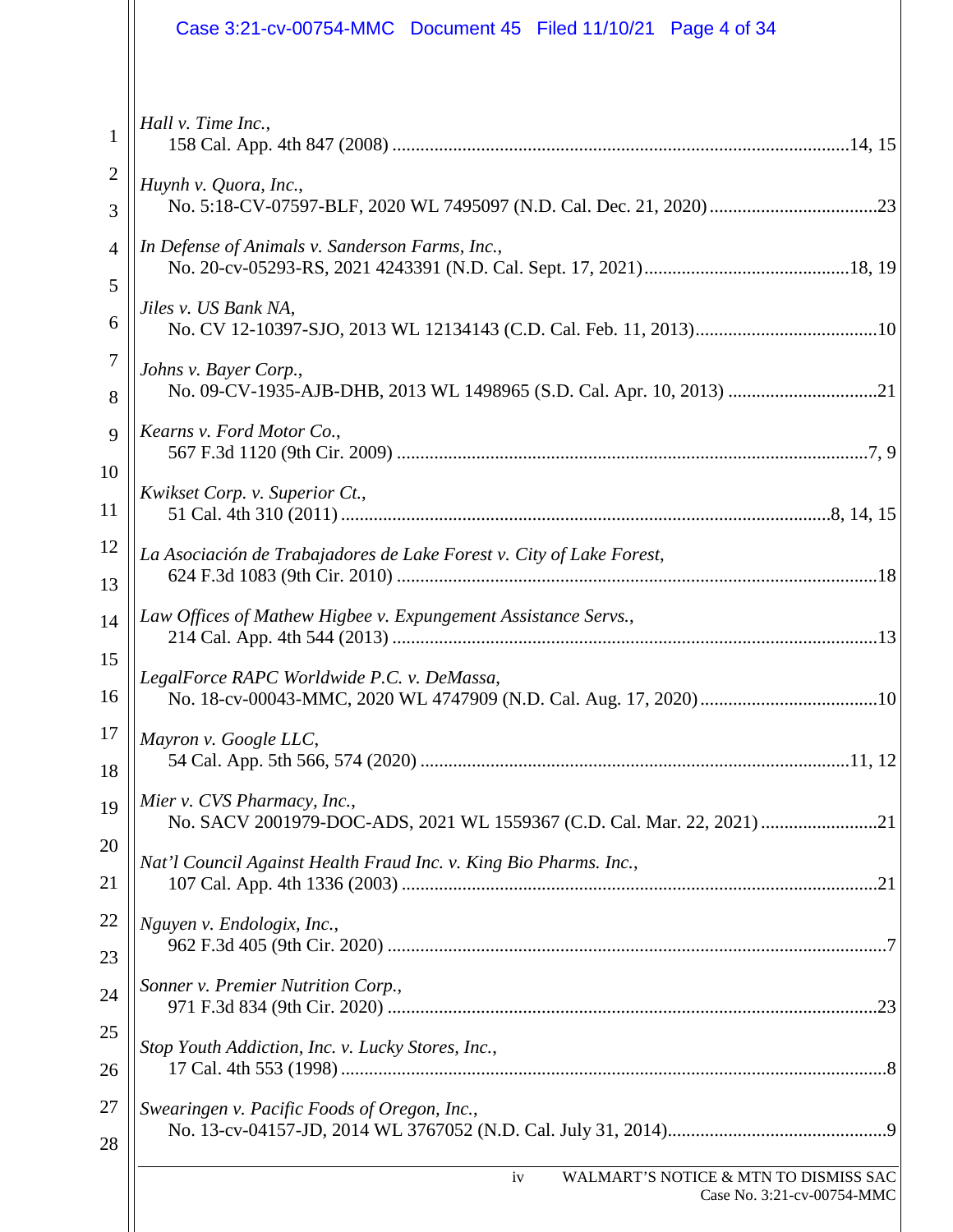# Case 3:21-cv-00754-MMC Document 45 Filed 11/10/21 Page 5 of 34

# $\frac{1}{1}$  Statutes

| $\overline{2}$ |                                                       |
|----------------|-------------------------------------------------------|
| 3              |                                                       |
| $\overline{4}$ |                                                       |
| 5              |                                                       |
| 6              |                                                       |
| 7              |                                                       |
| 8              |                                                       |
| 9              |                                                       |
| 10             |                                                       |
| 11             |                                                       |
| 12             | <b>Rules</b>                                          |
| 13             |                                                       |
| 14<br>15       |                                                       |
| 16             |                                                       |
| 17             | <b>Other Authorities</b>                              |
| 18             |                                                       |
| 19             |                                                       |
| 20             |                                                       |
| 21             |                                                       |
| 22             |                                                       |
| 23             |                                                       |
| 24             |                                                       |
| 25             |                                                       |
| 26             |                                                       |
| 27             |                                                       |
| 28             | WALMART'S NOTICE & MTN TO DISMISS SAC<br>$\mathbf{V}$ |
|                | Case No. 3:21-cv-00754-MMC                            |
|                |                                                       |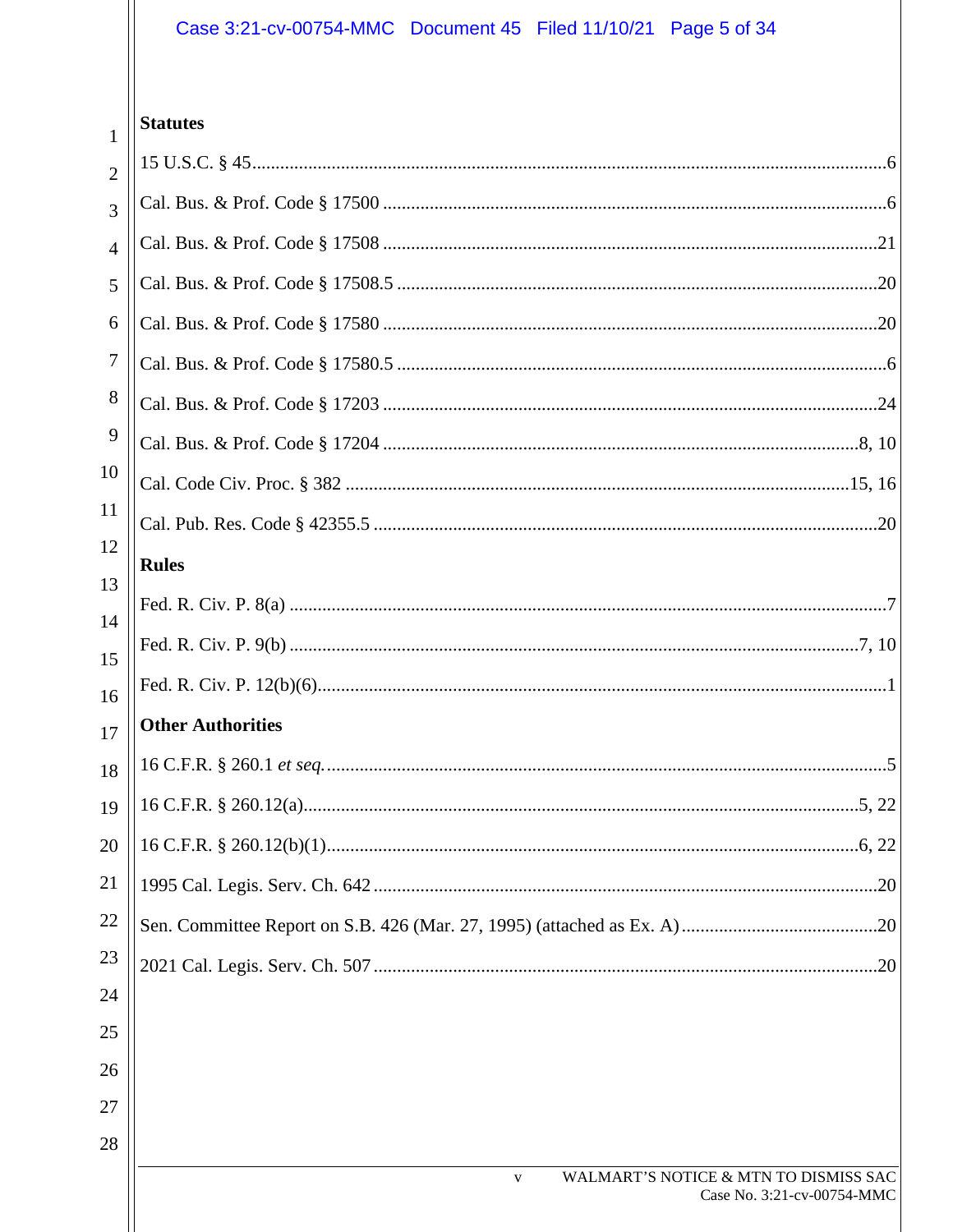# **NOTICE OF MOTION**

PLEASE TAKE NOTICE that on December 17, 2021, at 9:00 a.m., or as soon thereafter as the matter may be heard, in the courtroom of the Honorable Maxine M. Chesney in the United States Courthouse, Courtroom 7, 19th Floor, San Francisco Courthouse, 450 Golden Gate Avenue, San Francisco, CA 94102, Defendant Walmart Inc. will and hereby does move for an order dismissing Plaintiff's Second Amended Complaint with prejudice.

 Walmart moves to dismiss under Federal Rule of Civil Procedure 12(b)(6) on the following grounds: (1) Greenpeace's UCL claims fail because it has not lost money or property as a result of Walmart's alleged conduct; (2) the claims also fail because Greenpeace has not alleged facts showing Walmart violated an applicable law or engaged in any unfair practice; and (3) Greenpeace has not alleged facts showing it would have a right to injunctive relief, the only form of relief it seeks. The SAC should be dismissed without further leave to amend.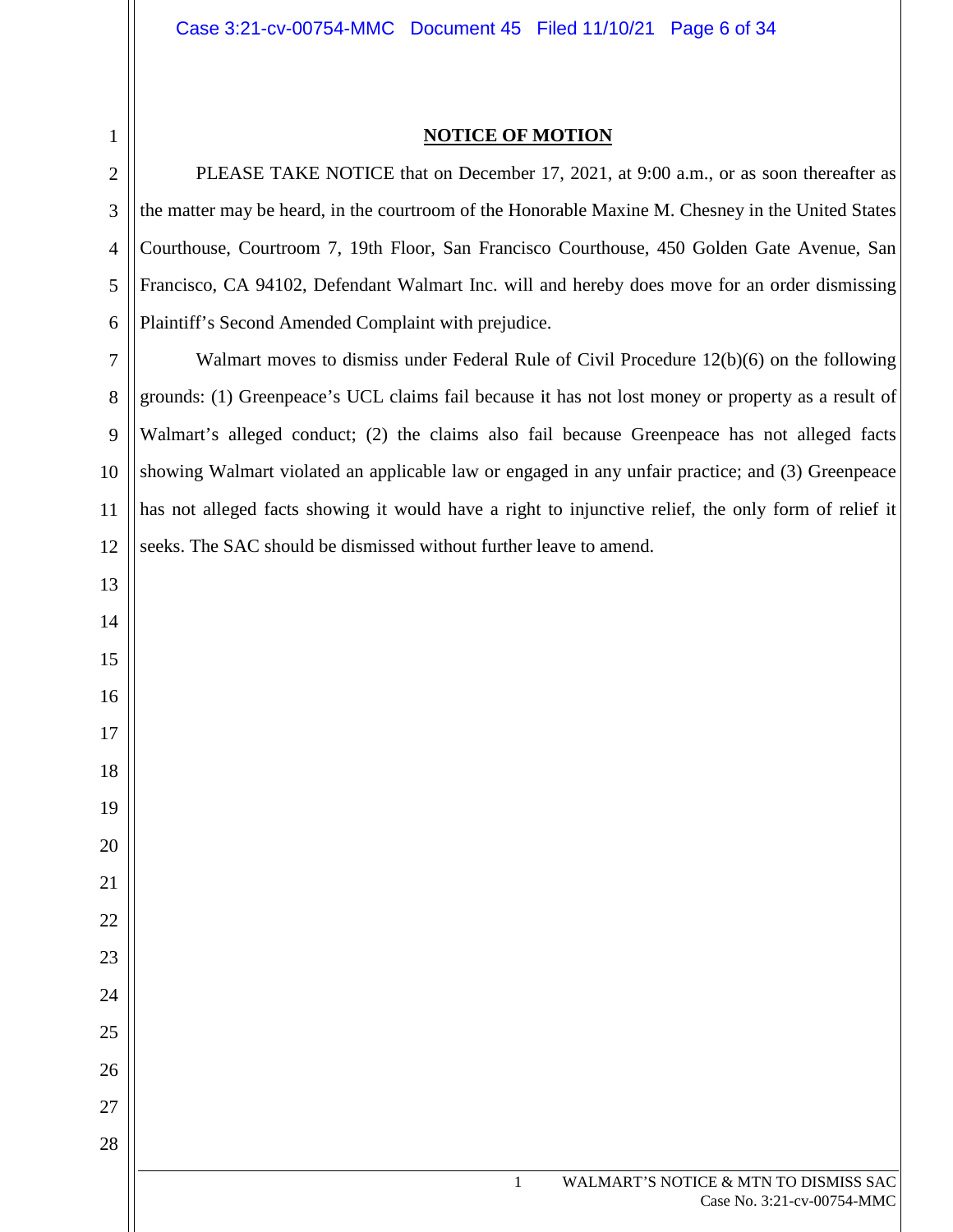2

3

4

5

# **INTRODUCTION**

Finding that Greenpeace's UCL claims were based on allegations that Walmart deceived consumers, this Court held that Greenpeace lacks standing and dismissed all three of its UCL causes of action. In response, Greenpeace has amended its complaint to drop the deceptive-practice cause of action and minimize use of the word "consumers." That does not change the result.

6 7 8 9 10 11 12 13 14 15 First, Greenpeace still does not allege UCL standing. Regardless of whether it claims to be targeting "deceptive," "unlawful," or "unfair" practices, Greenpeace still does not allege *it* "lost money or property as a result of" such practices. Despite the amendments, Greenpeace still alleges Walmart deceives consumers by using the term "recyclable." But as the Court's order recognized, Greenpeace cannot base a UCL claim on that alleged harm because any resulting economic loss would have been suffered by someone other than Greenpeace. Further, Greenpeace's new focus on "substantiation" makes no difference. Whether harm was caused by a statement that was "deceptive" or one that was "unsubstantiated"—concepts Greenpeace does not distinguish—any loss suffered as a result would have been suffered by someone else. Greenpeace's attempt to *create* standing by pointing to "losses" it *chose* to incur fundamentally conflicts with the amended UCL.

16 17 18 19 20 21 22 23 24 25 Second, the "unlawful" and "unfair" claims—just like the "deceptive" claims before them would fail even if Greenpeace had standing. Greenpeace's focus on the "substantiation" requirement of Business & Professions Code section 17580 is misplaced. That law does not, as Greenpeace asserts, require advertisers to maintain records that substantiate recyclability claims. The Legislature recently passed a bill that would do so, but that law is not yet in effect, is not retroactive, and much of it does not apply until January 2024 at the earliest. Even if the substantiation requirement did apply, Greenpeace does not allege facts showing Walmart violated it, and there is no precedent for allowing a private plaintiff to use the UCL to enforce such requirements in any event. Beyond that, Greenpeace does not allege facts showing that representing the products as recyclable is unlawful or unfair. Greenpeace asks the Court to rewrite the FTC Green Guides, not apply them as written.

26 27 28 Finally, Greenpeace again has not alleged facts showing that it is entitled to injunctive relief, the only kind of relief it seeks. For that reason as well, the Court should dismiss the Second Amended Complaint without further leave to amend.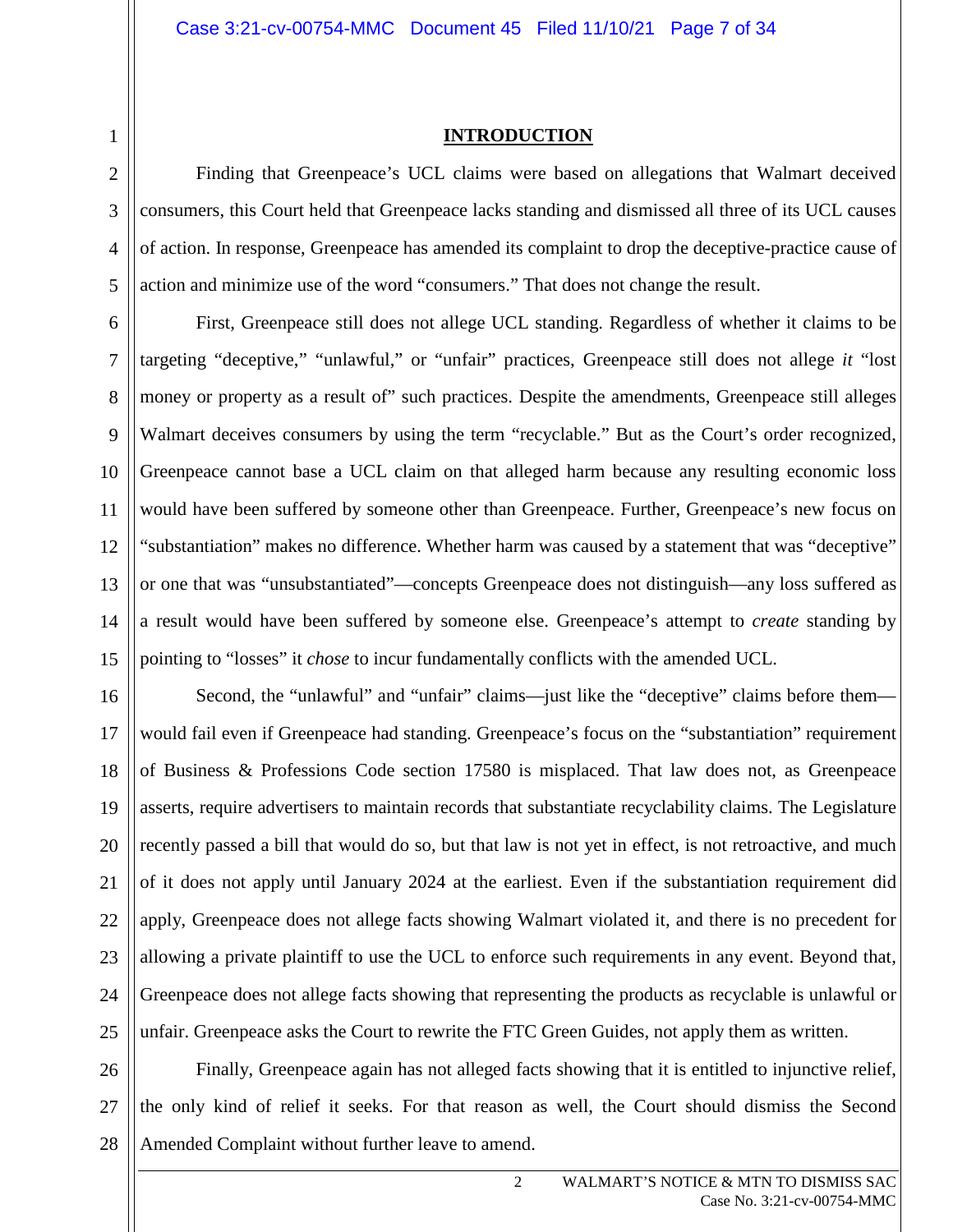|        | Case 3:21-cv-00754-MMC  Document 45  Filed 11/10/21  Page 8 of 34                                                                                                                                                                                                                                                |  |  |
|--------|------------------------------------------------------------------------------------------------------------------------------------------------------------------------------------------------------------------------------------------------------------------------------------------------------------------|--|--|
| 1      | <b>FACTS ALLEGED</b>                                                                                                                                                                                                                                                                                             |  |  |
| 2      | The Second Amended Complaint is not materially different from the complaint this Court                                                                                                                                                                                                                           |  |  |
| 3      | dismissed. See Greenpeace, Inc. v. Walmart Inc., No. 3:21-cv-00754-MMC, 2021 WL 4267536                                                                                                                                                                                                                          |  |  |
| 4      | (N.D. Cal. Sept. 20, 2021) (ECF No. 40). The complaints' introductory paragraphs highlight this:                                                                                                                                                                                                                 |  |  |
|        |                                                                                                                                                                                                                                                                                                                  |  |  |
| 5<br>6 | Previously, Greenpeace alleged that as "consumers become increasingly aware of plastic<br>$\bullet$<br>pollution, they are increasingly susceptible to <b>marketing claims</b> " that plastic products<br>are recyclable, claims Walmart allegedly makes "[s]eeking to take advantage of<br>consumers' concerns" |  |  |
| 7      | Now, Greenpeace alleges that as " <b>people</b> are becoming more environmentally conscious"<br>$\bullet$                                                                                                                                                                                                        |  |  |
| 8<br>9 | about plastic pollution, manufacturers are increasingly "labeling [plastic] products as<br>recyclable," claims Walmart allegedly makes "[s]eeking to take advantage of people's<br>concerns"                                                                                                                     |  |  |
| 10     | First Am. Compl. $\P$ 1, Second Am. Compl. $\P$ 1 (emphases added). Comparing the two complaints                                                                                                                                                                                                                 |  |  |
| 11     | yields many similar examples. This is the same theory as before. Greenpeace now emphasizes its                                                                                                                                                                                                                   |  |  |
| 12     | allegation that Walmart cannot "substantiate" whether products are recyclable, but this allegation is                                                                                                                                                                                                            |  |  |
| 13     | also nothing new. See, e.g., FAC $\P$ 32, 40, 54; SAC $\P$ 1, 2, 4–6, 36, 50. And again, the change in                                                                                                                                                                                                           |  |  |
| 14     | terminology does not change the nature of the case, which is still founded on the contention that                                                                                                                                                                                                                |  |  |
| 15     | Walmart is deceiving consumers. Compare, e.g., FAC   51 (alleging that "[i]n its haste to lure                                                                                                                                                                                                                   |  |  |
| 16     | customers," Walmart makes recyclability "claims that are false, misleading, and deceptive") with                                                                                                                                                                                                                 |  |  |
| 17     | SAC   50 (alleging that "[i]n its haste to lure customers," Walmart makes recyclability                                                                                                                                                                                                                          |  |  |
| 18     | "representations" that are "unsubstantiated").                                                                                                                                                                                                                                                                   |  |  |
| 19     | Greenpeace still has not identified a single consumer who was deceived, however, or pleaded                                                                                                                                                                                                                      |  |  |
| 20     | any facts specifying how or when any particular consumer might have been deceived. As in the                                                                                                                                                                                                                     |  |  |
| 21     | FAC, Greenpeace does not contend the "recyclable" representation is literally false. It contends the                                                                                                                                                                                                             |  |  |
| 22     | representation is misleading because third parties do not recycle the products often enough. That is,                                                                                                                                                                                                            |  |  |
| 23     | Greenpeace alleges the products are "not in fact recyclable" because (1) some people may lack                                                                                                                                                                                                                    |  |  |
| 24     | "access to recycling programs" that accept these products; (2) the products cannot be separated and                                                                                                                                                                                                              |  |  |
| 25     | sorted correctly by recycling facilities; and (3) there are no "end markets" for reusing or converting                                                                                                                                                                                                           |  |  |
| 26     | the products. SAC $\P$ 2.                                                                                                                                                                                                                                                                                        |  |  |
| 27     | Greenpeace has never alleged that Walmart had anything to do with these market conditions.                                                                                                                                                                                                                       |  |  |

28 Rather, Greenpeace attributes low recycling rates partly to increased production of new plastics by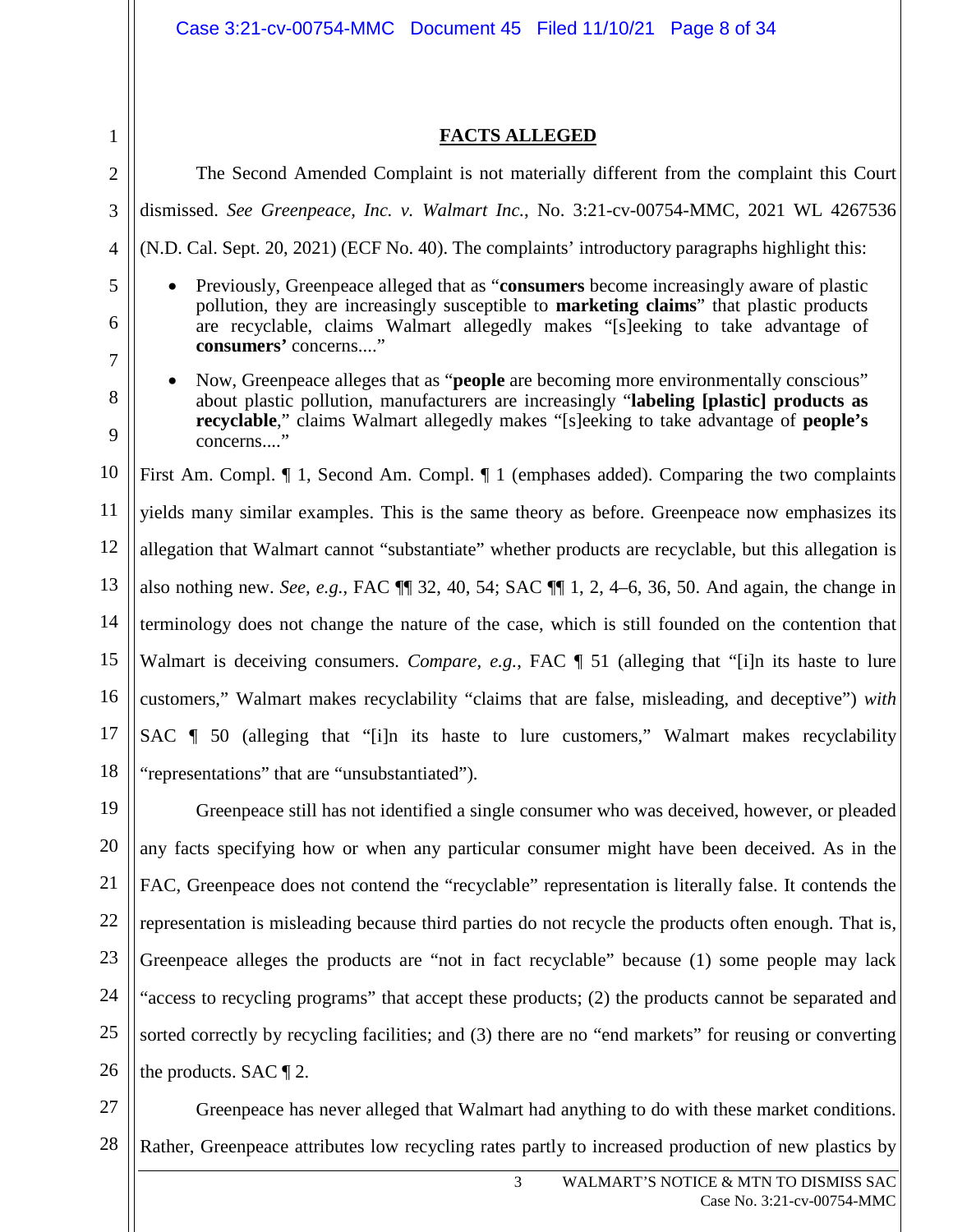1 2 3 4 5 6 7 8 9 10 11 12 13 14 15 "major oil and natural gas companies," causing prices to fall to the point that recycled plastics are no longer competitive. SAC ¶ 45. As a result, recycling facilities no longer have an incentive to recycle plastic because there are "almost no buyers" for the recycled products. *Id*. Greenpeace also attributes the problem to China's decision to sharply limit its import of recyclable materials. *Id*. ¶¶ 47–48. This policy took effect in January 2018, allegedly causing China's plastic imports to drop by 99 percent. *Id*.  $\parallel$  48 & n.41.<sup>1</sup> For this reason, too, "[r]ecycling companies can no longer sell many types of used plastic at prices that cover their transportation and processing costs, providing them with no incentive to do so." *Id*. ¶ 48. Again, Greenpeace does not allege that these issues are Walmart's fault. Greenpeace asserts only that because Walmart is "aware of peoples' [*sic*] interests in protecting the environment," it has "increased its advertising and labeling of Products as recyclable," despite the "widespread acknowledgement that end markets for plastic waste have been shrinking...." *Id*. ¶ 50. The SAC still does not allege any facts that show what Walmart might have known about these market conditions at any particular time. After all, if market forces dictate recycling rates as Greenpeace alleges, then those rates will fluctuate constantly.<sup>2</sup> The SAC still alleges no facts to show what Walmart might have known or when.

16 17 18 19 20 21 22 Though the SAC again alleges deception, it still does not specify exactly which products' labels are allegedly deceptive. It targets all products (A) sold under Walmart's private-label brands, (B) labeled as "recyclable," and (C) "made from plastics #3–7 or unidentified plastic" or packaged in any plastic shrink sleeve. SAC ¶ 2. It provides two "non-exclusive" lists of some of the enormous number of brands and products this definition would include. *See id*. nn. 3 & 4. The phrase "plastics #3–7" refers to the practice of describing types of plastic by number. *See id*. ¶¶ 43–44. Greenpeace is not targeting plastics #1 and 2, which it describes as "the most recyclable," though it also alleges

23

<sup>24</sup> 25 <sup>1</sup> Greenpeace alleges China "announced" the National Sword Policy in February 2017 and that "[o]ne year after China's National Sword Policy," its plastics imports dropped by 99 percent. SAC ¶ 48. As Greenpeace's sources clarify, whenever the policy was announced, it did not take effect (was not "instituted" or "enacted") until January 2018. *See id*. n. 41 (citing and linking to sources).

<sup>26</sup> 27 28  $2^2$  For example, Greenpeace's sources state that after China's policy took effect in January 2018, other countries increased their plastics imports, and the market responded in other ways. *See* Cheryl Katz, "Piling Up: How China's Ban on Importing Waste Has Stalled Global Recycling," Yale Env. 360 (Mar. 7, 2019) (cited at SAC ¶ 48 n.41). For this and other reasons, "[w]hether China's ban leads to increased plastic pollution in the environment remains to be seen," and "if proper alternatives are found, plastic pollution could actually decrease." *Id*.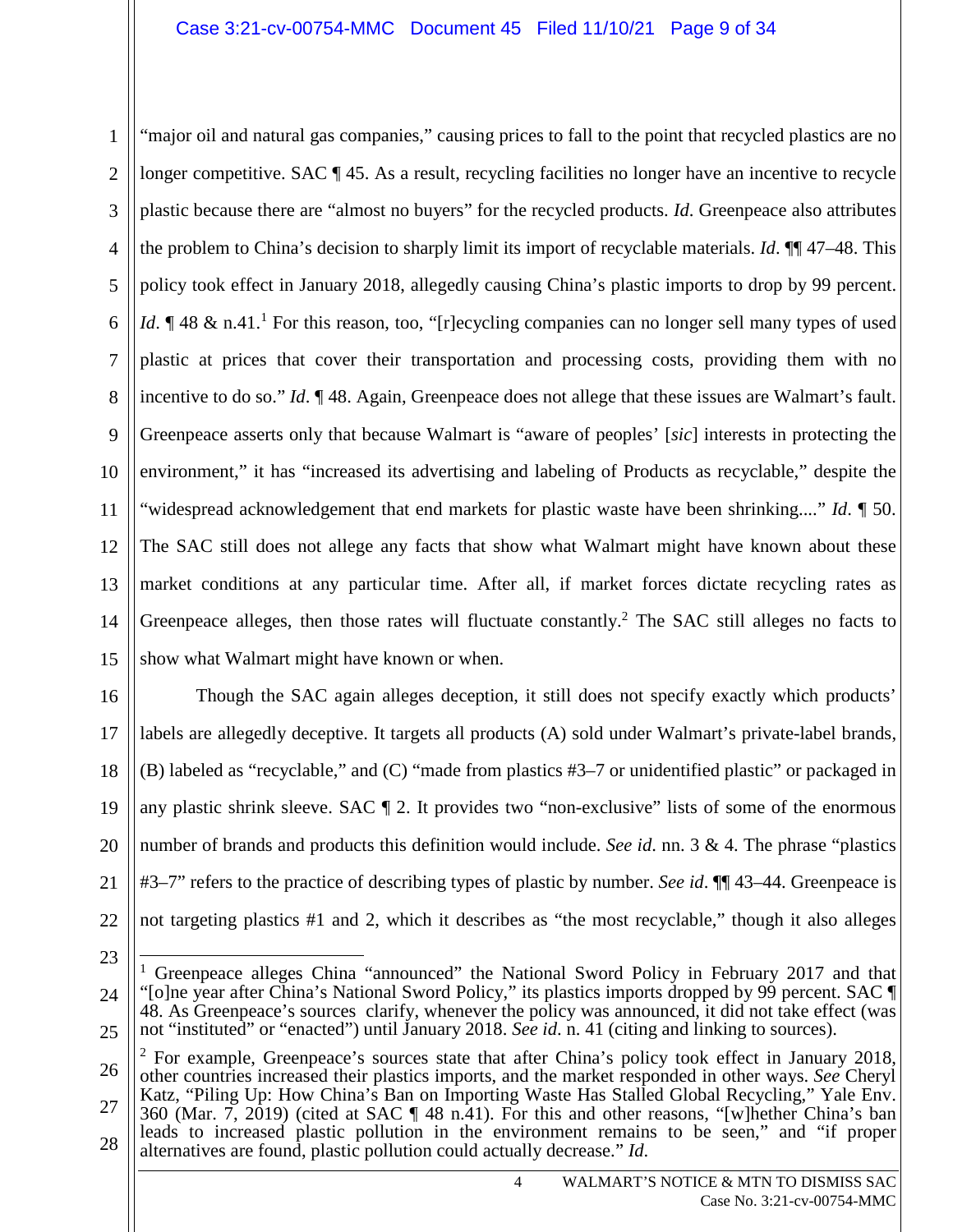2

those plastics are recycled at rates as low as 13 percent. *Id*. ¶ 44. Greenpeace targets only plastics #3–7, alleging these are "rarely, if ever recycled." *Id*.

3 4 5 6 7 8 9 10 11 12 13 The complaint includes images of the labels of only a few of these products. SAC  $\P$  51, 56, 58, 60. It does not allege when these particular images were taken. Three of the labels bear a disclaimer telling consumers they should "Check Locally" to determine recyclability because the products are "[n]ot recycled in all communities." *Id*. ¶¶ 51, 56, 58. All the labels direct consumers to other sources of information about recycling, including Walmart's own website and *www.how2recycle.info*. Both sites contain information about recyclability, what the label claims are intended to convey, some of the limitations on recycling programs, and whether particular materials can be recycled in particular communities and if so, where. *See, e.g.*, *https://how2recycle.info/checklocally* (last visited Nov. 9, 2021) (providing links that allow consumers to search for local recycling information by zip code and material type). Greenpeace does not allege which if any particular communities' recycling programs are deficient.

14 15 16 17 18 19 20 21 22 23 24 25 26 In line with its new emphasis on an allegedly "unlawful practice," Greenpeace has expanded certain allegations about the FTC's Green Guides (16 C.F.R. § 260.1 *et seq.*) and California's Environmental Marketing Claims Act (Cal. Bus. & Prof. Code § 17580). *See, e.g.*, SAC ¶¶ 3–5, 35– 36, 68–70, 78–80. The basic argument remains the same as before: that the term "recyclable" is misleading according to the Green Guides standard. But Greenpeace's argument radically reinterprets those Guides. According to the Guides, a product or package is recyclable, and can be labeled as such, if it "*can be* collected, separated, or otherwise recovered from the waste stream through an established recycling program for reuse or use in manufacturing or assembling another item." 16 C.F.R. § 260.12(a) (emphasis added). Greenpeace does not allege the products and packaging it targets *cannot* be collected, separated, or otherwise recovered by recycling facilities. It alleges that, at the moment—and because of market forces outside of Walmart's control—they *are not being* recycled at acceptable rates by recycling facilities, or that it may not be profitable for those facilities to accept them. It does not allege they *cannot* be recycled.

27 28 Beyond that, the Green Guides standard is based on *access* to recycling facilities, not a percentage of what those facilities recycle. The Guides allow marketers to make recyclable claims,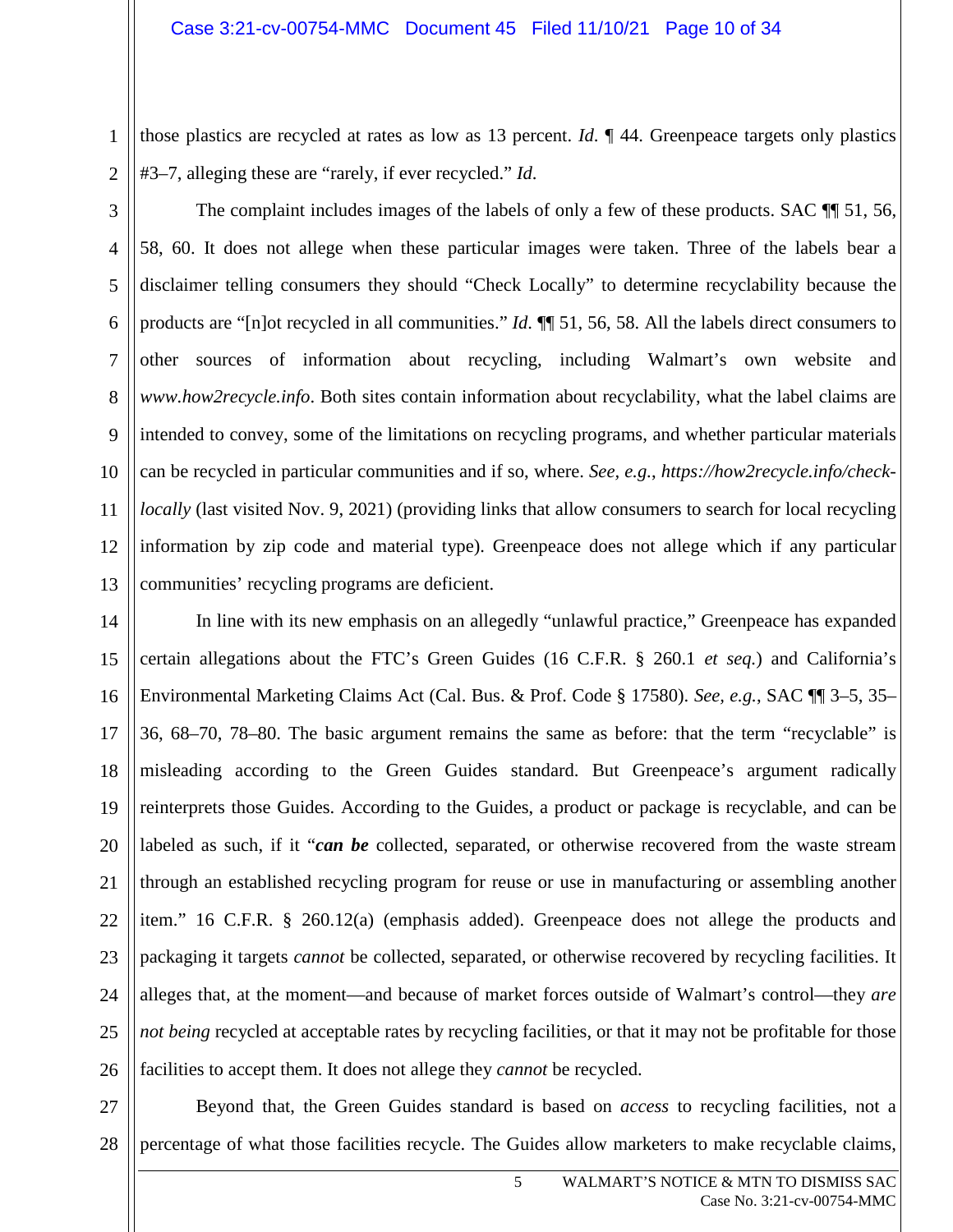2 3 4 5 6 7 8 9 without limitation, if at least 60% of targeted customers have access to facilities that can recycle the item at issue. 16 C.F.R. § 260.12(b)(1). The Guides tell marketers to qualify recyclable claims—for example, by saying "this product may not be recyclable in your area"—if less than 60% of targeted customers have access to such facilities. *Id*. § 260.12(b)(2). Greenpeace does not allege that *all*  California consumers lack access to recycling facilities that accept the products for recycling and are capable of recycling them, nor does it identify any particular community that lacks such access. Instead, Greenpeace's argument hinges on reports that *some* recycling facilities are failing to recycle plastic products and packaging they accept because of allegedly decreasing market demand for certain types of recycled plastic.

10 11 12 13 14 15 16 17 Many of the amended allegations assert that the EMCA and Green Guides require advertisers to maintain information that substantiates their marketing claims. *See* SAC ¶¶ 3–5, 13, 15, 16, 17, 25, 35–36, 64–65. Greenpeace has rewritten the "unlawful practice" cause of action to minimize references to deception; it now alleges Walmart broke the law by failing to maintain records necessary to substantiate the allegedly deceptive claims. *Compare* FAC ¶¶ 76–84 (alleging violations of 15 U.S.C. § 45 (the FTC Act), Cal. Bus. & Prof. Code § 17500, and Cal. Bus. & Prof. Code § 17580.5) *with* SAC ¶¶ 66–74 (alleging violation of Cal. Bus. & Prof. Code § 17580). It has rewritten the "unfair practice" cause of action in a similar way. *Id*. ¶¶ 75–84.

18 19 20 21 22 23 24 25 26 27 28 Greenpeace alleges it has asked Walmart "on numerous occasions" to "substantiate" that the products are recyclable, but does not make clear what it means. SAC ¶¶ 5, 70. It does not allege it ever made some sort of formal demand for "substantiation" (the cited authorities set forth no specific procedures in any event). Elsewhere it refers to a survey it sent to companies including Walmart (*id.* ¶ 15), emails it sent discussing "issues related to ... unsubstantiated recycling representations" (*id*. ¶¶ 16, 25), and a "pre-suit demand" in August 2020 "informing [Walmart] that its Products are not recyclable" (*id*. ¶ 70). It complains that Walmart has not produced "documentation in written form" or "competent and reliable scientific evidence" substantiating its claims. *Id*. ¶ 5; *see also id.* ¶¶ 15 (alleging Walmart's responses to Greenpeace's survey "did not substantiate that the Products are recyclable"). The SAC does not specify what records Greenpeace believes Walmart was legally required to produce or what records would have satisfied Greenpeace had Walmart produced them.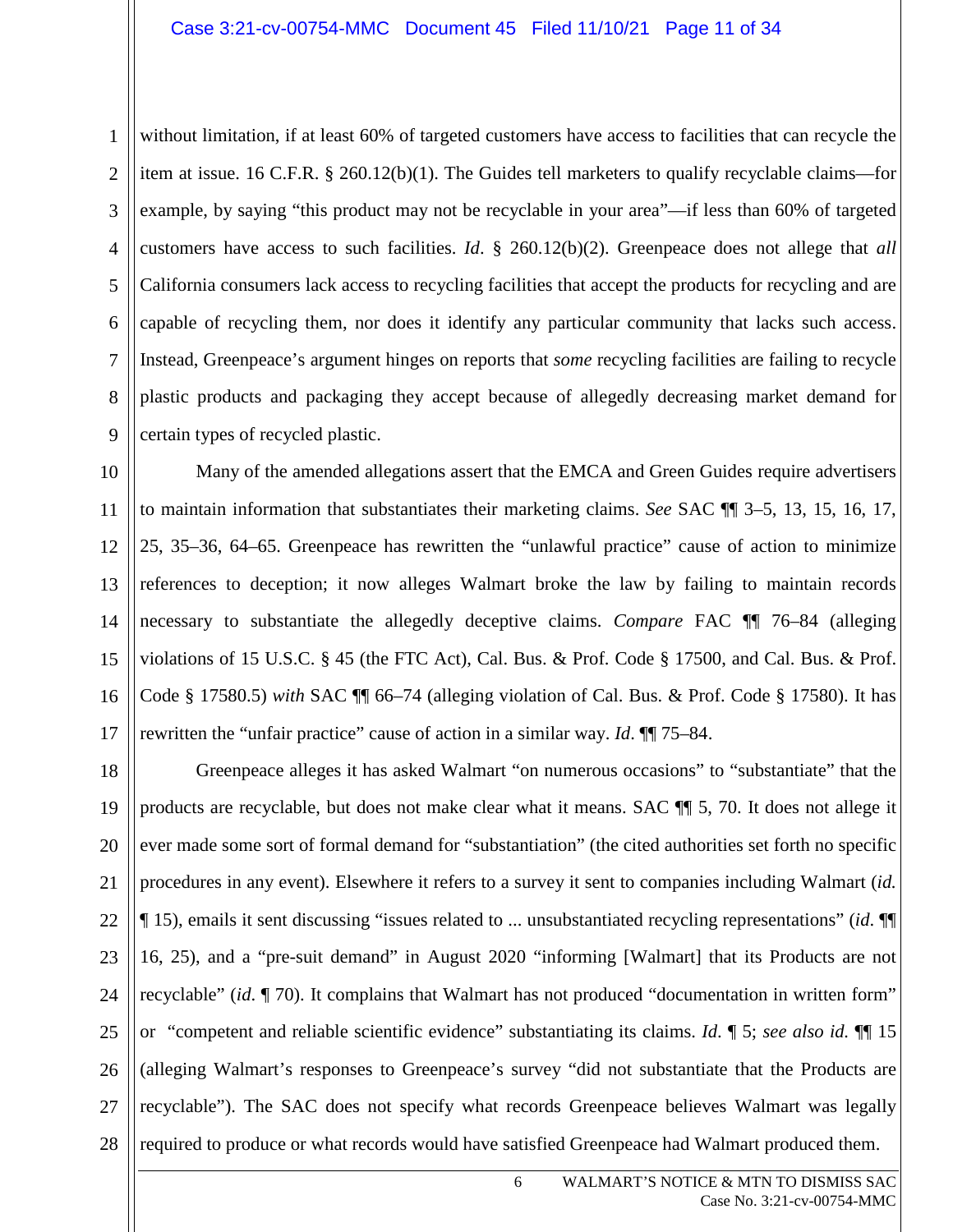1 2 3 4 5 6 7 8 9 10 11 12 13 Few of Greenpeace's amendments relate to the reason the Court dismissed the FAC: the failure to plead facts showing Greenpeace "lost money or property as a result of" the alleged misconduct. As before, Greenpeace does not allege it was misled by the allegedly deceptive labels. Greenpeace contends it was harmed because it decided to focus on Walmart's "recyclable" claims as part of its organizational mission to protect the environment, and, to do so, "spent" or "diverted" staff time and effort that might otherwise have been devoted to something else. SAC ¶¶ 7, 26 (alleging frustration of Greenpeace's "mission" or "purpose"); 13–26 (describing expenditures Greenpeace allegedly made). Most of the amendments on this issue involve adding the words "substantiated" or "unsubstantiated," or using these to replace references to deception. For example, Greenpeace now alleges not that it diverted resources to determine whether Walmart was making false claims, but that it diverted resources to "determine whether [Walmart] could substantiate" the claims. *See, e.g.*, SAC ¶ 16. It alleges these resources also represent something it "lost ... as a result" of Walmart's actions.

14 15 16 17 18 19 As before, Greenpeace seeks only injunctive relief. It has dropped the specific demand that the Court order a "corrective advertising and information campaign," though it still asks the Court to "implement whatever measures are necessary" to remedy the alleged misconduct. SAC at p. 42 (prayer for relief). The only specific injunctive relief Greenpeace demands is that the Court order Walmart to "substantiate the validity of [its] recycling representations" and/or enjoin it from "making unsubstantiated recycling representations." *Id*.

# **LEGAL STANDARD**

20

21 22 23 24 25 26 27 28 A complaint must provide "fair notice" of the plaintiff's claims and the grounds on which they rest, as well as enough facts to set forth a plausible claim for relief. Fed. R. Civ. P. 8(a); *Ashcroft v. Iqbal*, 556 U.S. 662, 678–79 (2009); *Bell Atl. Corp. v. Twombly*, 550 U.S. 544, 555 (2007). Labels, conclusions, and recitations of legal elements are not "facts" and need not be accepted as true. *Iqbal*, 556 U.S. at 678–79; *Twombly*, 550 U.S. at 555. Any claims grounded in fraud must also be pleaded with particularity. Fed. R. Civ. P. 9(b); *Kearns v. Ford Motor Co.*, 567 F.3d 1120, 1125–26 (9th Cir. 2009); *see Nguyen v. Endologix, Inc.*, 962 F.3d 405, 415 (9th Cir. 2020) (claims grounded in fraud must comply with Rule 8 and Rule 9(b)).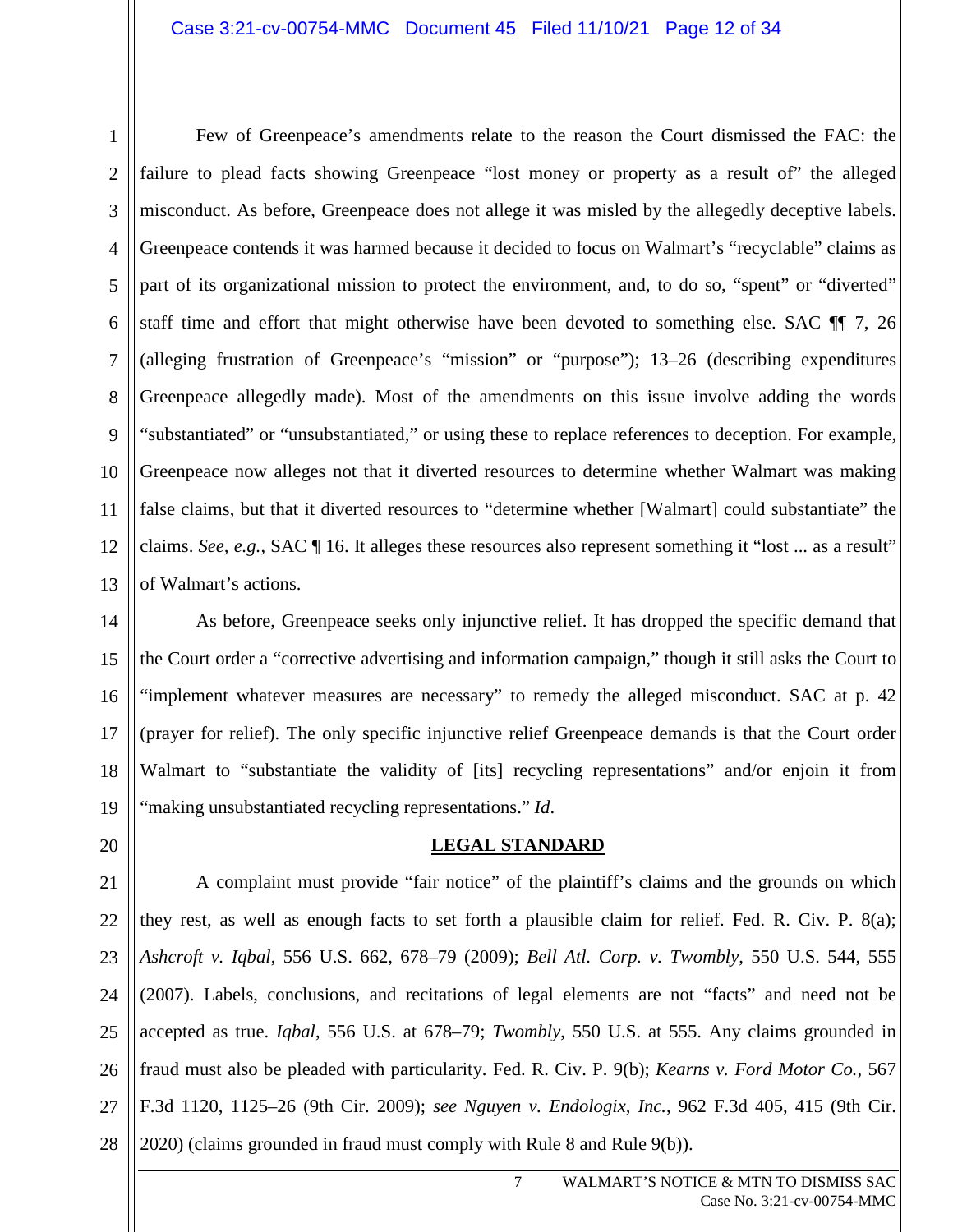# **ARGUMENT**

# **I. Greenpeace Still Does Not Allege Facts Showing It "Lost Money or Property as a Result of" the Alleged Misconduct, No Matter How It Characterizes Its Claims.**

4 5 6 7 8 9 10 11 12 13 14 15 16 UCL actions may be brought only by a person who "has lost money or property as a result of" the defendant's alleged conduct. *Kwikset Corp. v. Superior Ct.*, 51 Cal. 4th 310, 320–21 (2011); Cal. Bus. & Prof. Code § 17204. "As a result of" means "caused by," and when a UCL claim is grounded in fraud, that means actual reliance. *Kwikset*, 51 Cal. 4th at 326; *Greenpeace*, 2021 WL 4267536, at \*1. These requirements stem from the 2004 amendments to the UCL, which eliminated the much-abused ability to bring UCL actions on behalf of the "general public." *See Kwikset*, 51 Cal. 4th at 317 (noting amendments were meant "to eliminate standing for those who have not engaged in any business dealings with would-be defendants...."); *Amalgamated Transit Union, Loc. 1756, AFL– CIO v. Superior Ct.*, 46 Cal. 4th 993, 1000 (2009) (noting amendments were motivated by abuse of UCL's broad standing provision). Before 2004, nonprofit groups (or anyone else) could and did freely bring UCL actions "in the public interest" to redress alleged harm to other people. *See, e.g.*, *Stop Youth Addiction, Inc. v. Lucky Stores, Inc.*, 17 Cal. 4th 553 (1998). That is no longer the case. *See Californians for Disability Rts. v. Mervyn's LLC*, 39 Cal. 4th 223, 227, 234 (2006).

17 18 19 20 21 22 23 24 25 26 27 This Court previously dismissed Greenpeace's causes of action under all three prongs of the UCL—for "unlawful" and "unfair" as well as "deceptive" practices—because Greenpeace did not allege "it took action in reliance on the truth of Walmart's representations." 2021 WL 4267536, at \*2–3. Greenpeace has responded to the Court's order by minimizing, though not eliminating, references to deception and reliance in the SAC. But the contention that Walmart is deceiving consumers into buying non-"recyclable" products is still at the heart of Greenpeace's case. And even if Greenpeace had completely purged the concepts of deception and reliance from the SAC, Greenpeace still does not allege facts showing that *it* "lost money or property as a result of" the "unlawful" or "unfair" practices. It alleges that it *chose to spend* time and effort on investigating and eventually suing Walmart as part of its mission to protect the environment. To allow a plaintiff to create standing in that way would be fundamentally inconsistent with limitations on UCL standing.

28

1

2

3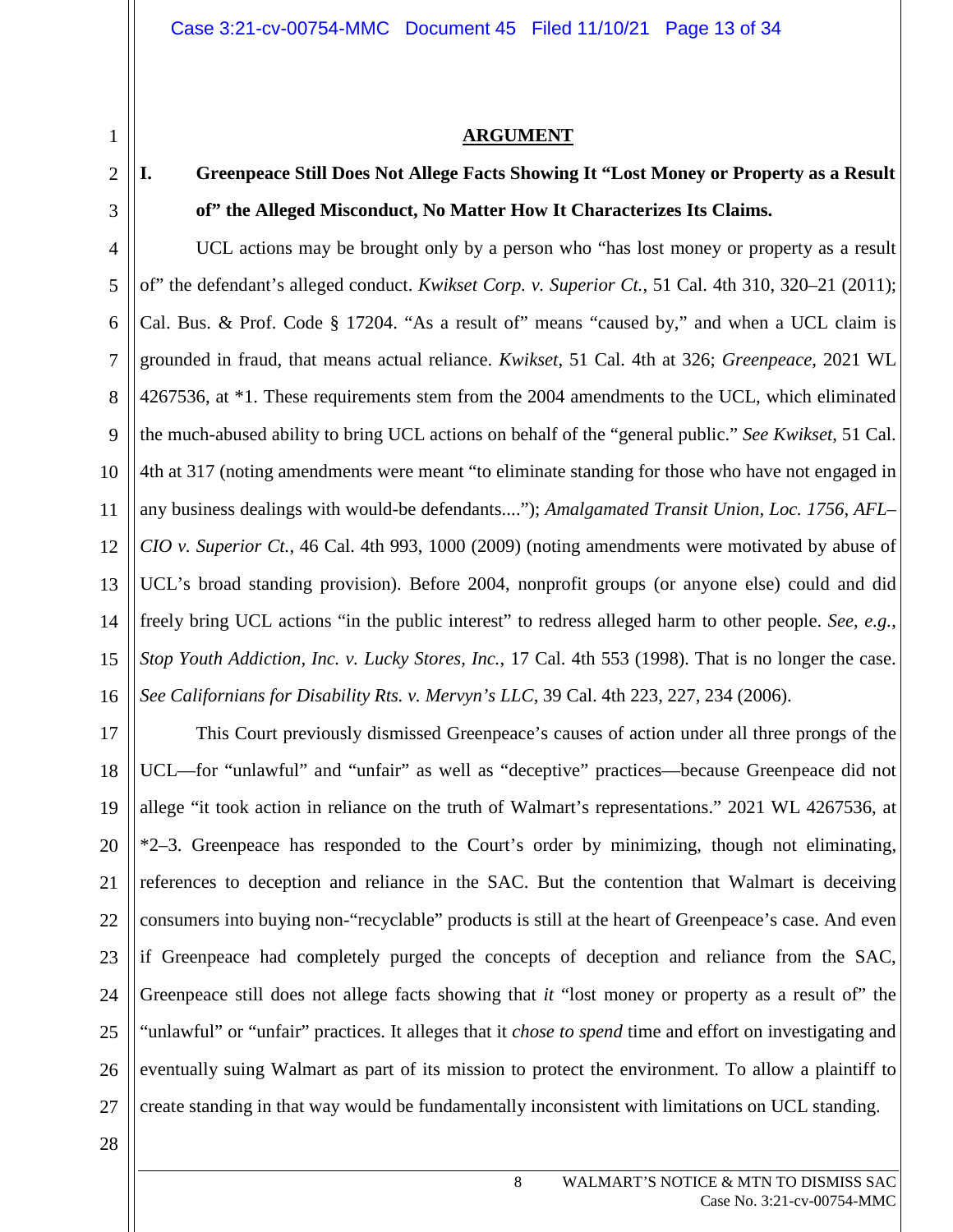3

4

5

6

7

8

9

10

11

12

13

1

# **A. The challenged conduct still consists of alleged misrepresentations to consumers, and Greenpeace cannot base a claim on third-party reliance.**

As this Court pointed out, where the conduct challenged in a UCL action consists of alleged misrepresentations to consumers, a plaintiff must plead and prove actual reliance on the misrepresentations. *Greenpeace*, 2021 WL 4267536, at \*1. That is so even if the plaintiff also labels essentially the same allegations as "unlawful" or "unfair" practices. *See, e.g.*, *Kearns*, 567 F.3d at 1127 (holding court did not err in analyzing UCL deceptive- and unfair-practice claims together; both were based on the same "course of fraudulent conduct" and failed for the same reasons); *Swearingen v. Pacific Foods of Oregon, Inc.*, No. 13-cv-04157-JD, 2014 WL 3767052, at \*2 (N.D. Cal. July 31, 2014) (holding actual-reliance requirement applies to unlawful prong if "the predicate unlawfulness is misrepresentation and deception"). That is why the Court's previous order dismissed all three of Greenpeace's causes of action, not just the deceptive-practice claim: Greenpeace's failure to allege reliance (and therefore causation) defeated all three. *Greenpeace*, 2021 WL 4267536, at \*1.

14 15 16 17 18 19 20 Greenpeace's decision to drop the deceptive-practice claim is therefore puzzling because that alone changes nothing. Greenpeace does not allege in its two remaining claims that it relied on the alleged misrepresentations, but it has *never* alleged that. Just as before, its claims are based on an alleged course of fraudulent conduct towards *consumers* that purportedly harms consumers or the environment—yet the complaint still does not contain a single particularized allegation (as to reliance or otherwise) pertaining to any such consumer. The superficial amendments to Greenpeace's remaining claims do not change this fundamental problem.

21 22 23 24 25 26 27 28 For example, the FAC alleged that "consumers" who are "aware of the problems associated with plastic pollution" are "susceptible to marketing claims" about recyclability that Walmart makes "[s]eeking to take advantage of consumers' concerns" to sell products. FAC ¶ 1 (lines 9–12). The SAC alleges that because "people" are "environmentally conscientious" about plastic pollution, Walmart labels products as recyclable "[s]eeking to take advantage of people's concerns" to sell products. SAC ¶ 1. This is the same theory as before. Similarly, Greenpeace makes the same allegations about why it is supposedly misleading to label the products as "recyclable" (as it seeks to redefine that term). *See, e.g.*, SAC ¶¶ 2, 37–39, 41, 44–50, 54. And the SAC still includes terms like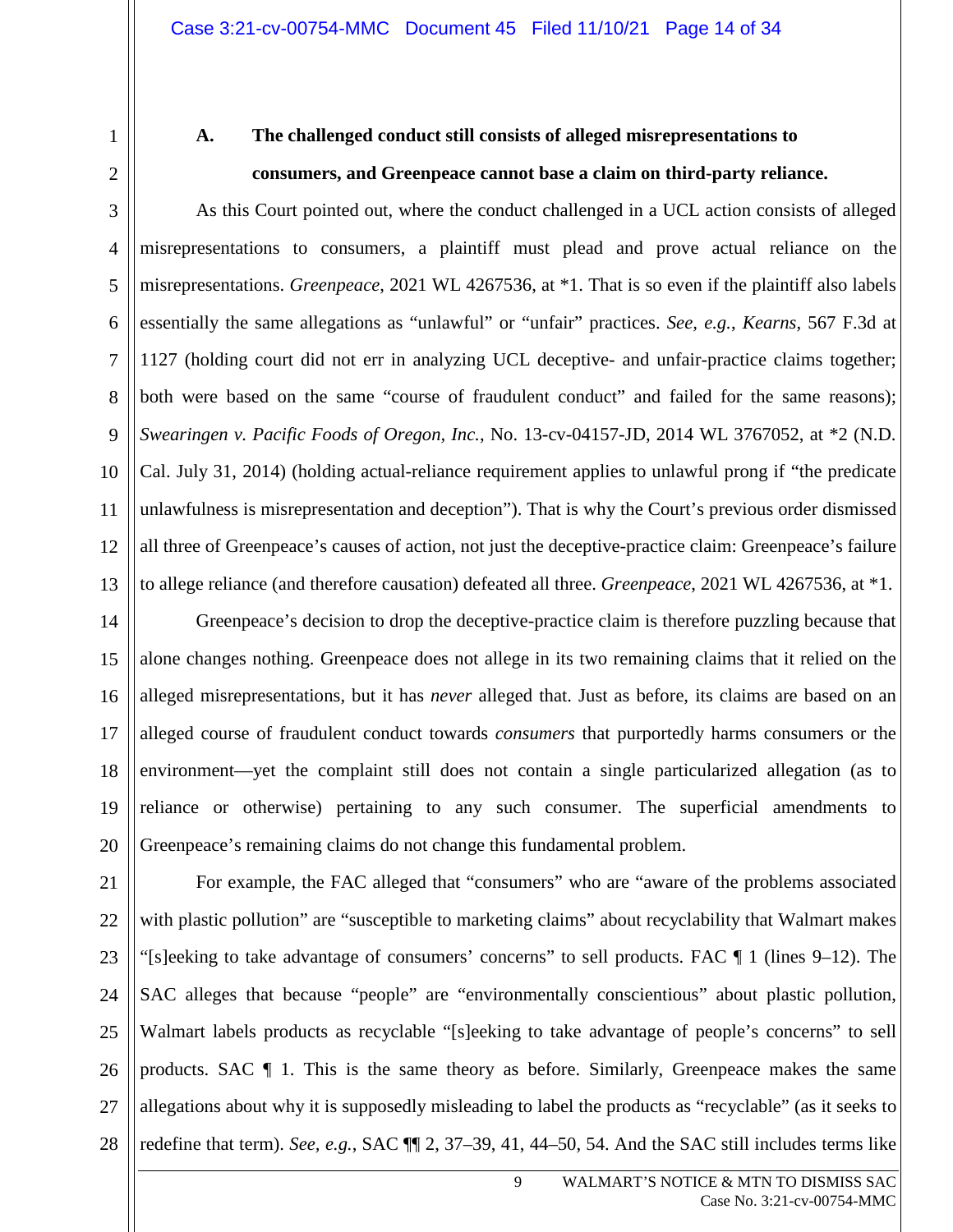3 4 "deception," "mislead," and "misrepresent." *See, e.g.*, *id*. at ¶¶ 7 (alleging Greenpeace works to ensure companies do not "falsely tout" environmental benefits), 15 (alleging it seeks to expose Walmart's "practice of misrepresenting the recyclability of the Products"), 19 (alleging consultant worked on "the technical basis for claiming deceptive labeling"), 26 (alleging Walmart intends marketing to "confuse the public" and give them "a false sense that they are doing something good" when they recycle), 54 (one of several paragraphs discussing "deceptive" recycling claims). The SAC ultimately rests on the same allegations of consumer deception as before.

The SAC therefore fails for the same reason the FAC did: Greenpeace does not allege *it* was deceived, and cannot assert UCL standing based on alleged deception of a third party. *Greenpeace*, 2021 WL 4267536, at \*1; *see also, e.g.*, *LegalForce RAPC Worldwide P.C. v. DeMassa*, No. 18-cv-00043-MMC, 2020 WL 4747909, at \*4–5 (N.D. Cal. Aug. 17, 2020) (dismissing UCL deceptivepractice and unfair-practice claims alleging plaintiff's competitor was deceiving consumers. A showing of reliance may not be required if, in fact, a UCL unlawful- or unfair-practice claim does not involve deception. But Greenpeace's remaining causes of action still do.

The SAC also fails simply because Greenpeace has not complied with Rule 9(b). Even if a plaintiff could base a UCL claim on allegations of third-party deception, Rule 9(b) would still require the circumstances to be pleaded with particularity. *See, e.g.*, *Ely Holdings Ltd. v. O'Keeffe's, Inc.*, No. 18-cv-06721-JCS, 2019 WL 3779197, at \*4–5 (N.D. Cal. Aug. 12, 2019) (rejecting argument that distinction between first-party and third-party reliance "is sufficient to remove a claim from the scope of Rule 9(b)."); *Jiles v. US Bank NA*, No. CV 12-10397-SJO, 2013 WL 12134143, at \*4 (C.D. Cal. Feb. 11, 2013) (dismissing because allegations of fraud "against both parties and nonparties to the lawsuit" were not pleaded with particularity). Assuming fraud could ever be pleaded with particularity when the alleged victim is not a party, Greenpeace has not done it here.

# **B. Greenpeace does not allege it "lost money or property as a result of" any other unlawful or unfair practices.**

26 27 28 Even if Greenpeace's remaining causes of action did not involve alleged deception, it would still lack standing because it has not alleged facts showing it "lost money or property as a result of" anything Walmart did. Cal. Bus. & Prof. Code § 17204.

1

2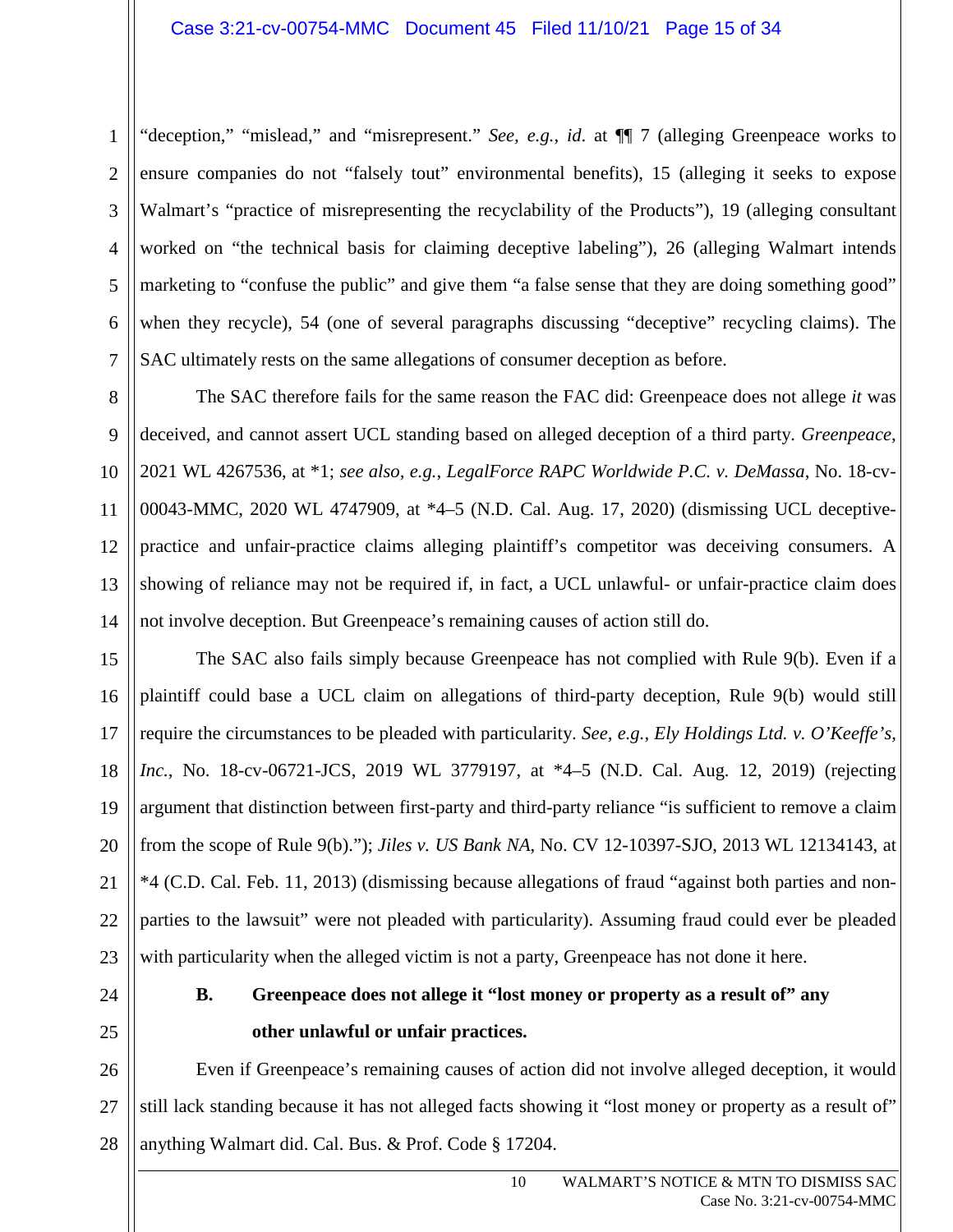# **1. Greenpeace does not allege it lost money due to a failure to substantiate.**

4 5 6 7 8 9 10 11 12 13 14 15 16 17 18 19 20 To the extent that Greenpeace attempts to allege that the "unlawful" or "unfair" practice was failing to substantiate its recyclability claims—that is, not the allegedly deceptive nature of the claims but the failure to produce documents or evidence upon request—the SAC is virtually devoid of facts. Greenpeace says that "on numerous occasions" it has asked Walmart to "substantiate" its claims." SAC ¶ 5. If it is implying it made some formal request for information pursuant to statute, it does not actually allege that (and Walmart is not aware of any such request or any such formal procedure). The SAC mentions only a survey Greenpeace sent to various companies including Walmart (*id*. 15), emails it sent Walmart discussing "issues related to ... unsubstantiated recycling representations" (*id*. ¶¶ 16, 25), and a "pre-suit demand" it sent in August 2020 "informing [Walmart] that its Products are not recyclable" (*id*. ¶ 70). Greenpeace does not explain exactly what it was asking for or what it believed it was legally entitled to get, simply complaining generally that Walmart has not produced any "documentation in written form" or "competent and reliable scientific evidence" substantiating its claims. *Id*. ¶ 5. Its own allegations show that Walmart *has* engaged with it on this topic, responding to written questions and engaging in "other written and verbal communications" on the subject of recyclability. *Id*. ¶ 15. But more importantly here, Greenpeace pleads no facts showing it lost any money *as a result of* Walmart's alleged failure to provide written documentation or "scientific evidence" upon request. "It is not enough that a plaintiff lost money; to have standing, there must be a causal link between the unlawful practice and the loss." *Mayron v. Google LLC*, 54 Cal. App. 5th 566, 574 (2020).

28 To the extent that Greenpeace makes any effort to tie specific expenditures to "substantiation" attempts, it alleges it spent money to determine whether Walmart had the required documents. That could not establish causation. For example, it alleges it paid staff members to contact Walmart and ask for materials, which they did in late 2019. SAC ¶¶ 16, 19. Greenpeace alleges they got no response or that the response "did not substantiate" Walmart's claims (for reasons the SAC does not explain). *Id*. ¶¶ 5, 15, 23. But if those expenditures were made *before* Greenpeace learned Walmart would not provide substantiation, as it alleges, then such expenditures could not have *resulted from* the lack of substantiation. This is money Greenpeace alleges it spent to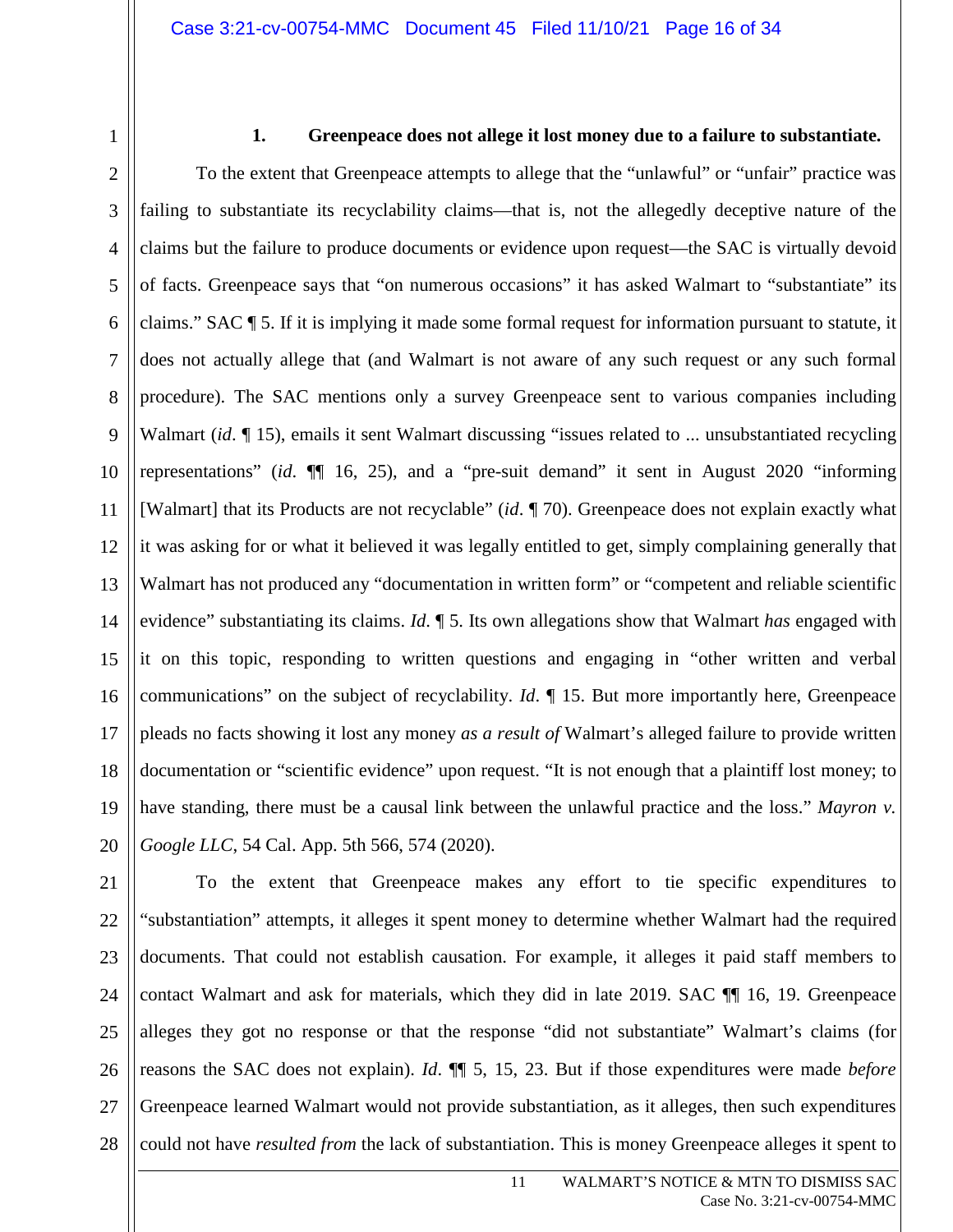2

4

6

7

8

9

10

3 5 ask the questions, not as a result of the answers. *See, e.g.*, *Mayron*, 54 Cal. App. 5th at 574–75 (holding plaintiff lacked standing because allegations suggested that he would have spent the money even if defendant had complied with the law); *Daro v. Superior Court*, 151 Cal. App. 4th 1079, 1098 (2007) (holding causation not shown where plaintiff would have suffered the same harm whether or not defendant complied).

Further, just because expenditures might have been made *after* a request for substantiation would not necessarily mean they *resulted from* the response. And here, the SAC shows Greenpeace made the "substantiation requests" only to further a strategy it had developed long before: to contend that Walmart and other retailers were making plastic-recyclability claims that had become improper due to changes in market conditions.

11 12 13 14 15 16 17 18 19 20 21 22 23 24 25 26 27 28 For example, the SAC mentions a report published in June 2019 in which Greenpeace made the same charges it makes now. *Id*. ¶ 14 & n. 5 (citing "Packaging Away the Planet: U.S. Grocery Retailers and the Plastic Pollution Crisis"); *see* "Packaging Away the Planet" at p. 15 (arguing that retailers like Walmart "can no longer hide behind recycling" and that "recyclable" labels ignore "broken recycling systems"). The later expenditures Greenpeace cites for substantiation involve money it paid consultants for work done to support this strategy, not to "investigate" anything. *See id*. ¶¶ 19 (alleging Greenpeace hired consultant in August 2019 to work on campaign to "correct labeling of plastic products"); 16 (alleging another consultant contacted Walmart in October 2019 to discuss "the issues related to Defendant's unsubstantiated recycling representations and inform[ ] defendant that its labels do not meet the standards in the Green Guides"). The latter allegation is especially telling. Greenpeace does not allege it paid the consultant to seek substantiation, but rather to "inform" Walmart that, in Greenpeace's view, Walmart was making claims it could not substantiate—something Greenpeace attributes to market conditions that have concerned it for some time and which allegedly existed years before the actions it describes in the complaint. *See* SAC ¶¶ 41 (alleging doubts about recyclability go back decades), 49 (alleging that "the writing has been on the wall" about recycling policy in China since 2013). In short, Greenpeace does not allege facts showing these expenditures could represent money Greenpeace "lost ... as a result of" any alleged failure by Walmart to comply with laws requiring it to provide "substantiation."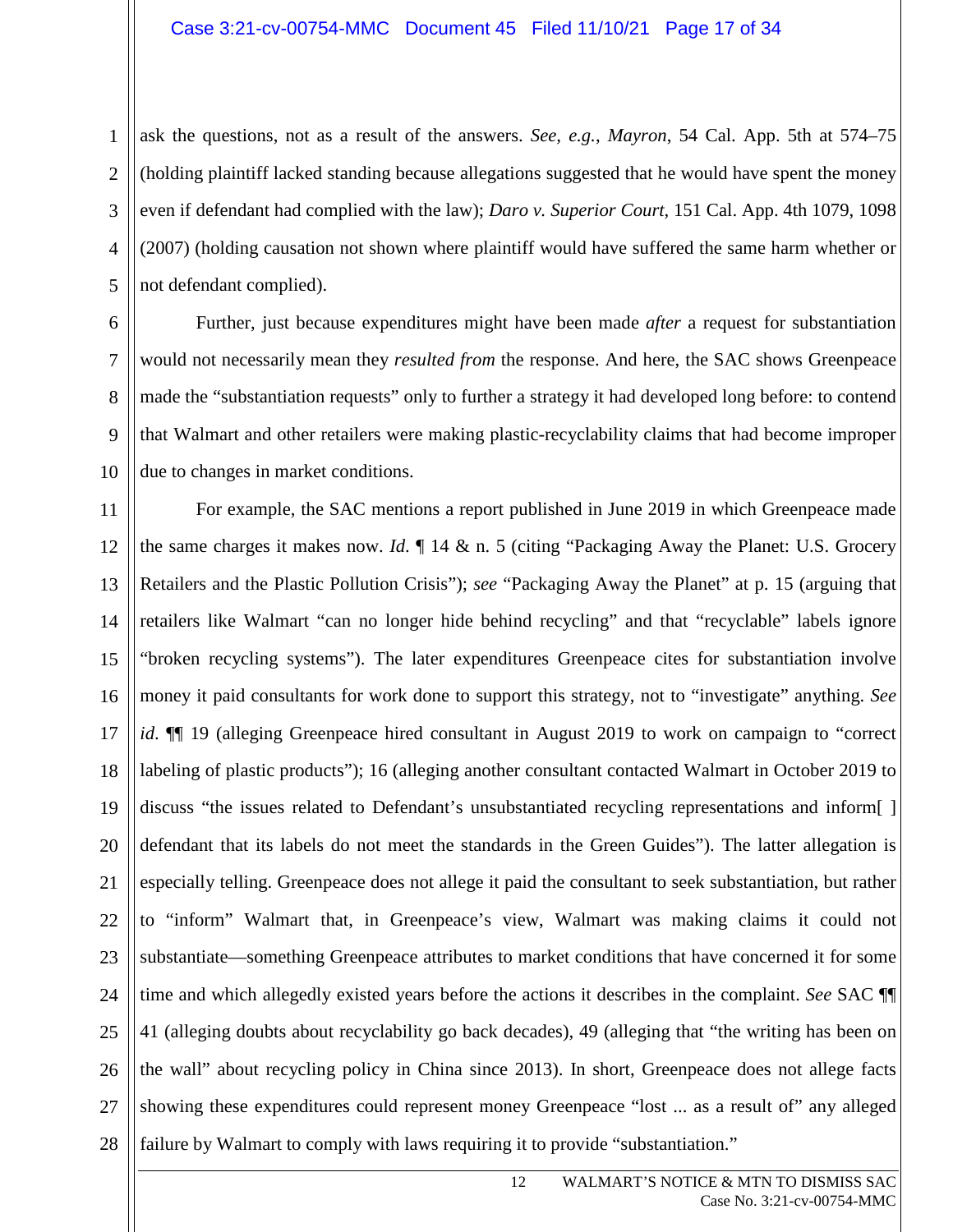1 5 6 7 8 9 10 11 12 13 14 Greenpeace also alleges at one point that Walmart's alleged failure to comply with laws requiring substantiation gives it "an unfair advantage over its competitors," who Greenpeace asserts *do* comply (without identifying any that do so). SAC ¶ 81. That allegation might be relevant if one of Walmart's competitors were bringing this action (*and* could demonstrate it was seeking restitution and not damages, which are not recoverable under the UCL). *See, e.g., Law Offices of Mathew Higbee v. Expungement Assistance Servs.*, 214 Cal. App. 4th 544, 564–65 (2013) (holding plaintiff adequately alleged it lost money as a result of competitor's violation of statute forbidding unauthorized practice of law). Greenpeace of course is not one of those competitors, again showing it is trying to base its own UCL standing on vague allegations of harm to someone else. For that matter, what Greenpeace means is that Walmart would have an unfair advantage over its competitors *in marketing to consumers*. *See* SAC ¶ 81 (asserting that Walmart has an unfair advantage because its competitors' "advertising and labeling" allegedly do not use the term "recyclable"). This further demonstrates that Greenpeace's case is still founded on allegations that Walmart deceives consumers, which is the reason the Court dismissed the FAC.

15

# **2. The UCL does not allow "organizational standing."**

16 17 18 What Greenpeace is really seeking to do is establish that it has "organizational standing" to sue under the UCL because it spent money to further its mission of protecting the environment. As also discussed in prior briefing (*see* ECF Nos. 26, 30), the UCL does not allow that.

19 20 21 22 23 24 25 26 The California Supreme Court has expressly held that the federal doctrine of "associational standing," which allows an association to pursue an action based on the standing of its members, conflicts with the amended UCL. *Amalgamated Transit*, 46 Cal. 4th at 1002–04. Because the UCL requires the *plaintiff* to have lost money or property as a result of the defendant's conduct, a group purporting to represent its members cannot do so under the UCL, even if the members assign their claims to it. *Id*. at 1002. Allowing this would confer standing on the uninjured assignee "in direct violation of the express statutory requirement ... that a private [UCL action] be brought *exclusively*" by the injured party. *Id*. (emphasis in original).

27 28 Greenpeace relies instead, as it did in the FAC, on the theory that it has suffered injury because the alleged unlawful or unfair practices have "frustrated Greenpeace's mission" to protect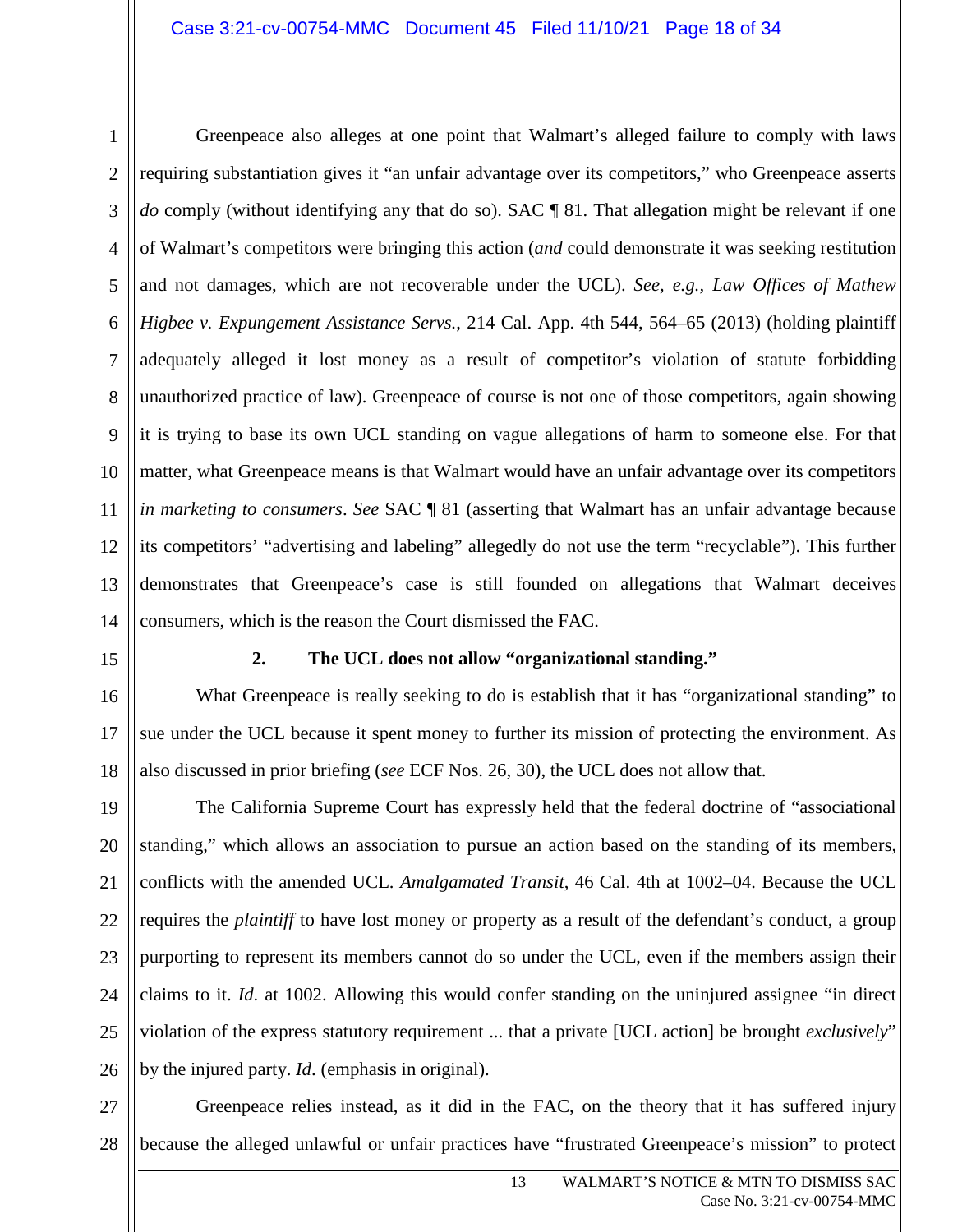1 2 3 4 5 6 7 8 9 10 11 12 13 the natural environment and "caused" it to spend resources "in response to that frustration of purpose." SAC ¶ 7; *see id*. ¶¶ 16 (alleging Greenpeace's staff "diverted time" to engaging with Walmart), 17 (alleging it diverted unspecified "resources" to "all [its] other projects and campaigns" to investigate Walmart), 23 (alleging it "diverted money, staff time, and other organizational resources" to "fund and manage [a] consultant" who investigated Walmart). But like associational standing, organizational standing is a federal doctrine that conflicts with the amended UCL. If an association cannot use the UCL to redress harm to *its own members* (*Amalgamated Transit*, 46 Cal. 4th at 1002–04), it makes little sense to allow an organization to use the UCL to redress harm to "the general public," a much more attenuated claim (and one that Prop 64 was designed in part to prevent). That too conflicts with the requirement that private UCL actions be brought "exclusively" by an injured party. *Cf. Californians for Disability Rights*, 39 Cal. 4th at 234 (holding Prop 64 amendments applied retroactively even though they could "be viewed as defeating CDR's civic or philosophical interest in enforcing the UCL as an uninjured, volunteer plaintiff.").

14 15 16 17 18 19 20 21 22 23 24 25 26 27 28 The California Supreme Court has never held that "organizational standing" can be a basis for a UCL action. Greenpeace presumably will again rely on the *ALDF* case, but that provides no support for its claim here. *See Animal Legal Def. Fund v. LT Napa Partners LLC*, 234 Cal. App. 4th 1270, 1277–84 (2015). In *ALDF*, the Court of Appeal considered unlawful-practice claims against a restaurant that served *fois gras* in violation of a state statute. *Id*. at 1275–76. ALDF paid an investigator to visit the restaurant and sued after he was served *fois gras*. *Id*. at 1276. The restaurant brought an anti-SLAPP motion, arguing that it was serving *fois gras* as a protest and so was engaging in protected conduct. *Id*. at 1277. The court held the motion was properly denied because (in part) ALDF had shown it had a probability of prevailing on standing. *Id*. at 1278–84. But in asserting that organizational standing could support a UCL claim, the court relied on federal authority, not an analysis of California law. It did not mention *Amalgamated Transit* and did not apply *Kwikset*. *ALDF*, 234 Cal. App. 4th at 1280–81. Instead, it relied ultimately on a 2005 federal decision that *Kwikset* did not even cite. *See id*. (citing *S. Cal. Hous. Rts. Ctr. v. Los Feliz Towers Homeowners Ass'n*, 426 F. Supp. 2d 1061, 1068–69 (C.D. Cal. 2005)). The court apparently reasoned that because *Kwikset* cited a case (*Hall v. Time Inc.*, 158 Cal. App. 4th 847, 854–55 (2008))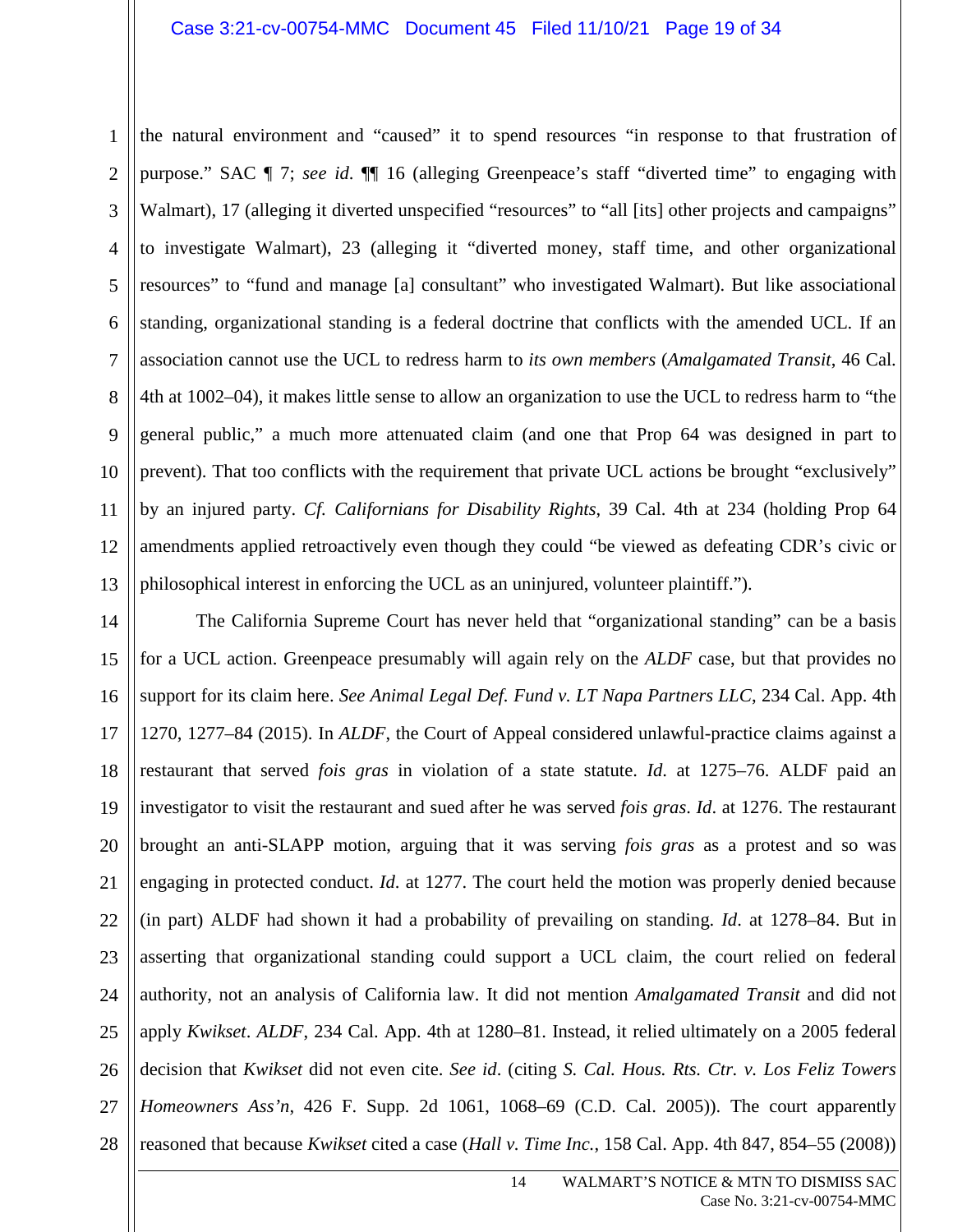that had in turn cited *Housing Rights*, the California Supreme Court must have been endorsing everything in the latter decision. *See id*. (acknowledging *Kwikset* did not address the issue, but claiming it "did express some approval for that proposition through its approving citation to *Hall*.") That conclusion does not follow. Had the California Supreme Court meant to approve of organizational standing in *Kwikset*, it would have said so, especially in view of its decision just two years before in *Amalgamated Transit*. But the proposition was not even at issue in *Kwikset*.

*ALDF* is also inconsistent with the more recent decision in *California Med. Assoc. v. Aetna Health of Cal., Inc.*, 63 Cal. App. 5th 660 (2021). In *CMA*, the association brought a UCL claim against Aetna, seeking to enjoin a policy that allegedly restricted referrals to out-of-network providers. 63 Cal. App. 5th at 662. CMA alleged Aetna marketed insurance plans as allowing unrestricted use of out-of-network providers, but then tried to deter member physicians from making referrals to those providers. *Id*. Because CMA did not itself have any contract with Aetna, it could not allege it was directly harmed by this conduct. It therefore needed another basis for its action.

14 15 16 17 18 19 20 21 22 23 24 25 26 27 CMA argued it had standing to bring a "nonclass representative action" seeking injunctive relief, citing California cases that allowed this under Code of Civil Procedure section 382. *Id*. at 662–63. The Court of Appeal made short work of that, pointing out that the case law CMA relied on had "developed many years before the electorate passed Proposition 64 in 2004...." *Id*. at 663. And in *Amalgamated Transit*, it noted, the California Supreme Court held that associational standing was inconsistent with the amended UCL, so that following the amendments, "all unfair competition law actions seeking relief on behalf of others ... must be brought as class actions." *Id*. at 666 (quoting *Amalgamated Transit*, 46 Cal. 4th at 1005). The *CMA* court also noted that two years later, *Kwikset*  emphasized the new requirement that a UCL plaintiff must be able to show personal, direct economic harm caused by the alleged misconduct. *Id*. These cases defeated CMA's argument: "[T]he decisions in *Amalgamated Transit* and *Kwikset* require an association such as CMA to produce evidence that CMA itself, and not just its members, lost money or property" to bring a UCL action, and "the cases recognizing an association may have standing to assert its members' *non-*UCL claims do not apply here." *Id*. at 667.

28

1

2

3

4

5

6

7

8

9

10

11

12

13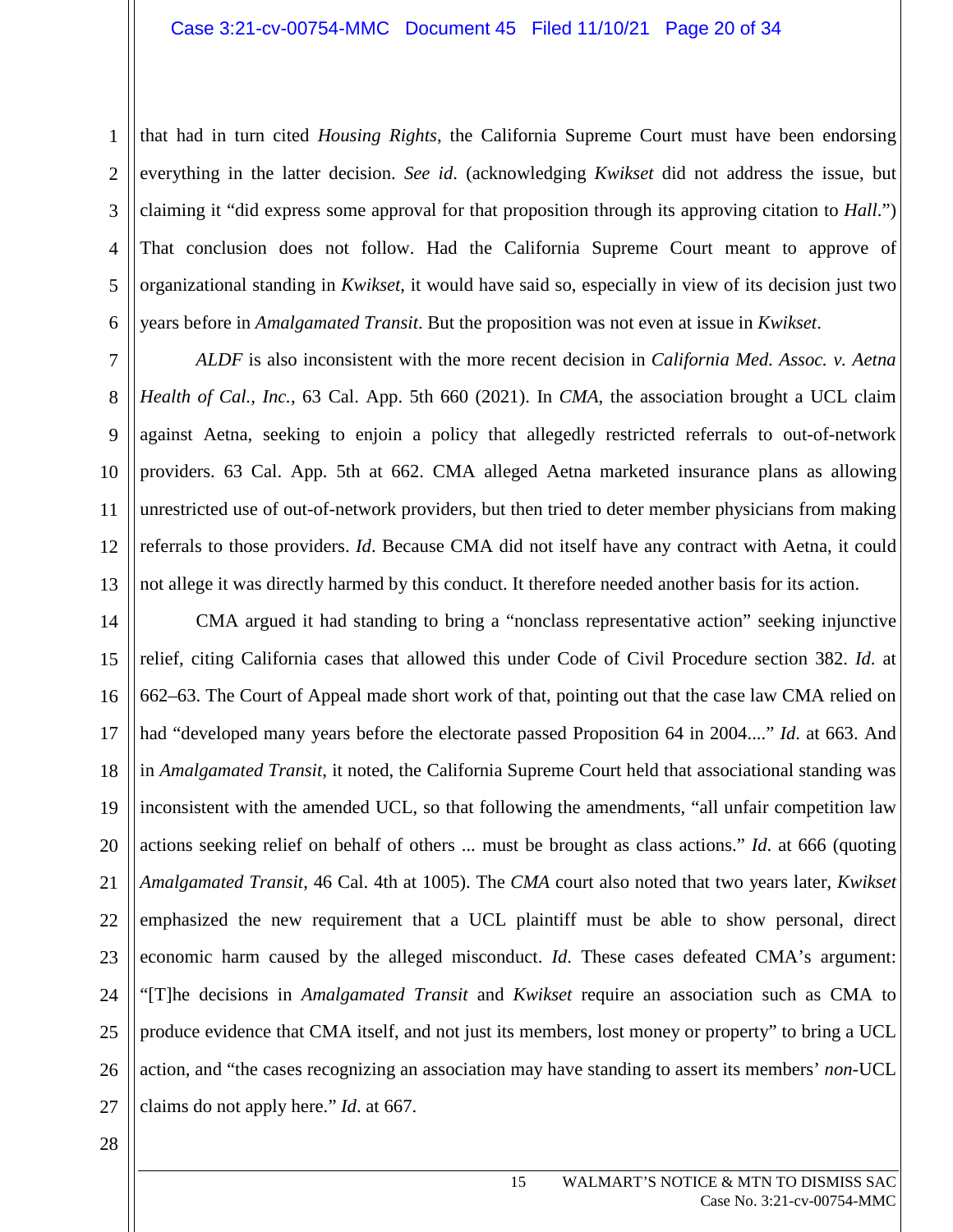11

1

4 5 6 7 8 9 10 12 13 CMA also argued—just as Greenpeace does here—that it was actually suing on its *own*  behalf, citing *ALDF* for the proposition that "diversion of its resources is a sufficient injury to confer standing under the UCL." *CMA*, 63 Cal. App. 5th at 667. CMA alleged that it advocates on behalf of physicians throughout California, "and carries out its mission through legislative, legal, regulatory, economic, and social advocacy." *Id*. at 664. It had been "forced to expend significant time and resources" on an "investigation and review of [Aetna's] wrongdoing," planning a strategy to counter it, and responding to public inquiries about it. *Id*. It provided a declaration in which a senior vicepresident testified that "'preventing conduct that interferes with the physician-patient relationship' is part of CMA's core mission," and that it had been "especially active in advocacy and education on issues" like those described in its complaint. *Id*. After learning about and investigating Aetna's conduct, he testified CMA had determined that the conduct was "frustrating CMA's purpose of protecting physicians and the public." *Id*. at 665. He estimated CMA had "diverted" 200 to 250 hours of staff time to Aetna's conduct. *Id*. Citing this and *ALDF*, CMA argued this was sufficient.

14 15 16 17 18 19 20 21 22 23 24 25 26 27 28 The Court of Appeal disagreed. *Id*. at 668–69. It said *ALDF* was "distinguishable" because that case did not involve a "representative action," saying ALDF did not purport to be advocating on behalf of or providing services to members, if it even had members. *Id*. It had been arguing, the court suggested, only that it was directly injured by the restaurant's violation of the ban on sales of foie gras. *Id*. CMA, on the other hand, was admittedly advocating on behalf of others, and the staff time and resources it allegedly "diverted" to dealing with Aetna were typical of its normal operations. *Id*. "If we were to apply *ALDF* to this case," the court held, "then any organization acting consistently with its mission to help its members through legislative, legal and regulatory advocacy could claim standing based on its efforts to address its members' injuries. The 2004 amendments to the UCL eliminated such representational standing," as *Amalgamated Transit* confirmed. *Id*. at 668–69. The court went on to hold that the federal authorities that CMA cited—the same line of authority Greenpeace has relied on here—were "neither binding on this Court nor instructive" as to associational or organizational standing. *Id*. at 669. Only one of them even considered a UCL claim, the court pointed out, and that one—the *Housing Rights* case mentioned in *ALDF*—predated the relevant California Supreme Court cases and so offered "little guidance." *Id*.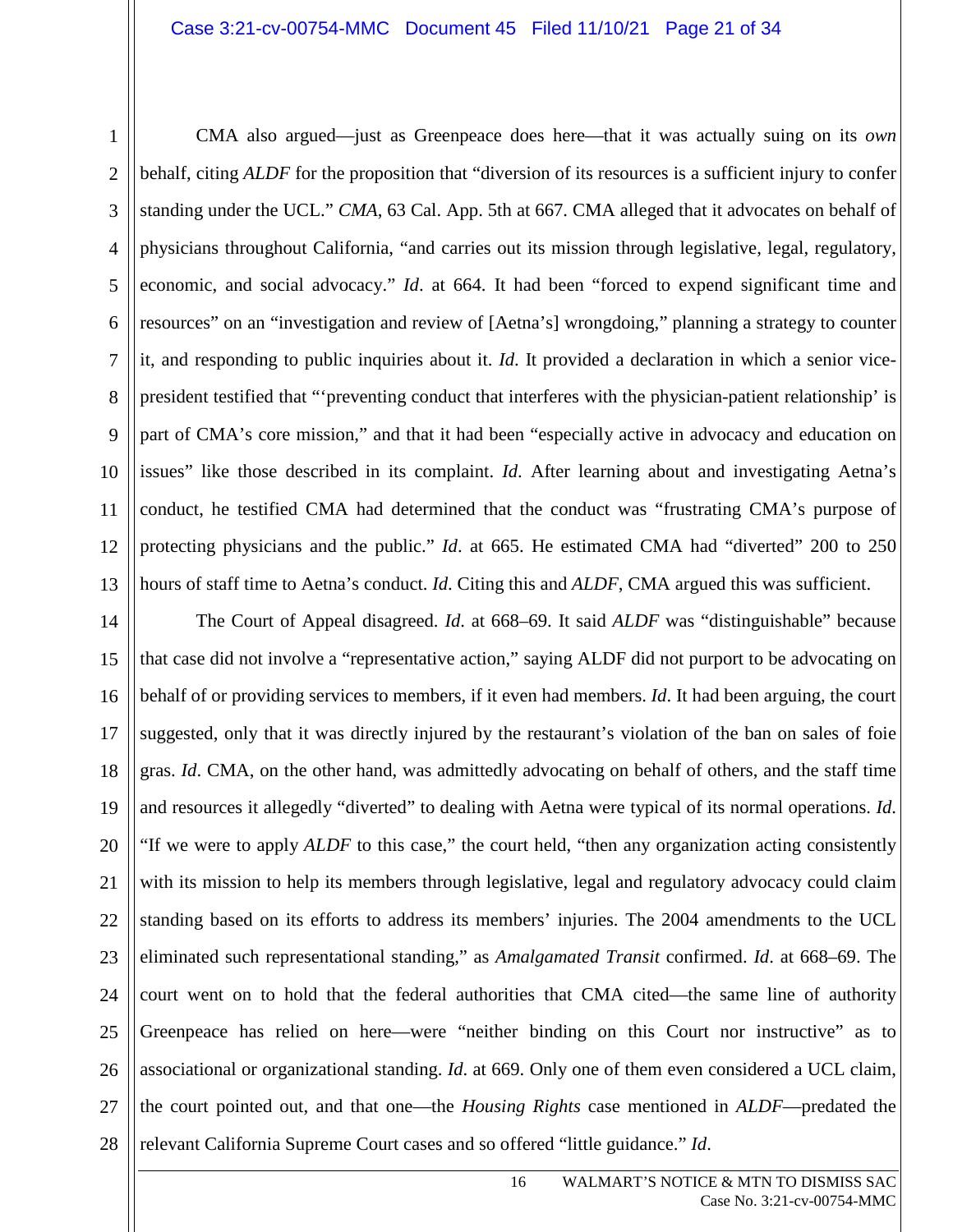1 2 3 4 5 6 7 8 9 10 11 12 13 14 15 16 17 *ALDF* is distinguishable because, as shown above, despite Greenpeace's amendments its claims are still ultimately based on allegations that others are being deceived. ALDF's action had nothing to do with deception; it argued only that the defendant was violating a prohibition on selling foie gras. Here, Greenpeace's action, and its alleged "injury," still turns on its allegations that labeling products as "recyclable" deceives other people. If *ALDF* applied on those facts, any organization could declare a mission of protecting consumers from false (or "unsubstantiated") advertising, and then bring a UCL action based on injury to that mission. That would be functionally indistinguishable from the situation before Prop 64 passed. Setting that distinction aside, *CMA* suggests *ALDF* was wrongly decided. Though the *CMA* court noted ALDF had not been advocating on behalf of its members (if any), that does not mean it approved of the holding. And whether ALDF had members is not the issue; the issue is that UCL standing requires an actual economic loss to the plaintiff as a result of the defendant's conduct. Otherwise, "any organization acting consistently with its mission to help its members through legislative, legal and regulatory advocacy could claim standing based on its efforts to address its members' injuries," which the 2004 UCL amendments do not allow. *CMA*, 63 Cal. App. 5th at 668–669. The same is true if one replaces "members" with "the general public," which is Greenpeace's approach here. There is no reason to believe the California Supreme Court would endorse this approach to UCL standing.<sup>3</sup>

18

# **3. Greenpeace has not adequately alleged organizational standing.**

19 20 21 22 23 24 25 Even if organizational standing were viable under the UCL, Greenpeace has not alleged the necessary facts to establish it. Under federal precedent, organizations may be able to establish standing if they "alter their resource allocation to combat the challenged practices, but not when they go about their business as usual." *Friends of the Earth v. Sanderson Farms, Inc.*, 992 F.3d 939, 942– 43 (9th Cir. 2021) (punctuation omitted); *see also, e.g.*, *Am. Diabetes Assoc. v. United States Dept. of the Army*, 938 F.3d 1147, 1154–55 (9th Cir. 2019). They must have "expended additional resources that they would not otherwise have expended, and in ways they would not have expended

<sup>26</sup> 27 28 <sup>3</sup> The California Supreme Court has granted review in *CMA*, but denied the plaintiff's request to depublish the Court of Appeal's decision. *California Med. Assoc. v. Aetna Health of Cal.*, 491 P.3d 1045 (Cal. July 28, 2021). As the Court specifically noted, pending review that decision may still be cited for its persuasive value and to establish a conflict in authority between appellate districts to allow trial courts "to choose between sides of any such conflict." *Id*.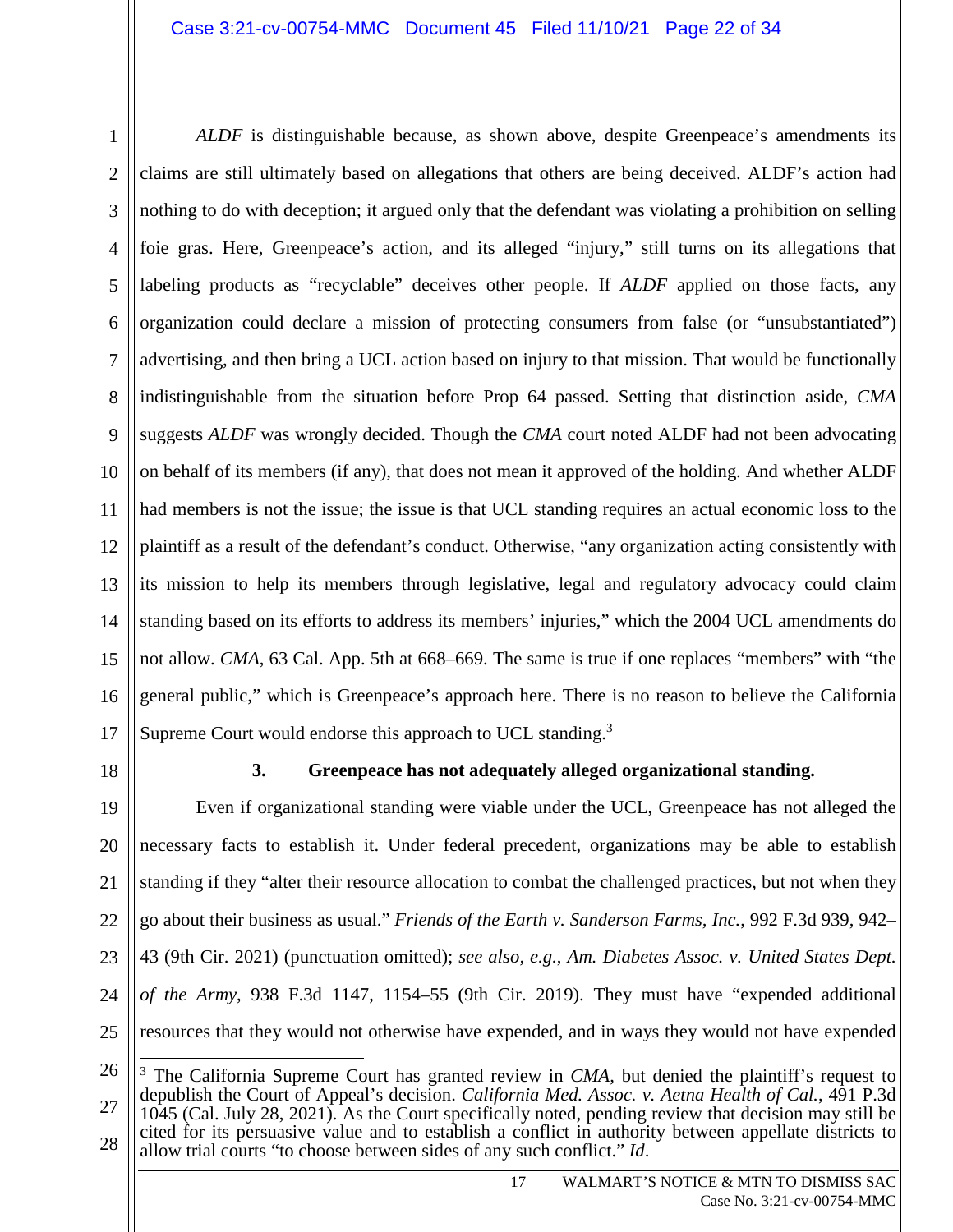1 2 3 4 5 6 7 8 9 10 them." *Friends of the Earth*, 992 F.3d at 942 (citing *Nat'l Council of La Raza v. Cegavske*, 800 F.3d 1032, 1040 (9th Cir. 2015)). An organization "cannot manufacture the injury by incurring litigation costs or simply choosing to spend money fixing a problem that otherwise would not affect the organization at all." *La Asociación de Trabajadores de Lake Forest v. City of Lake Forest*, 624 F.3d 1083, 1088 (9th Cir. 2010). "It must instead show that it would have suffered some other injury if it had not diverted resources to counteracting the problem." *Id*.; *see El Rescate Legal Servs., Inc. v. Exec. Off. of Immigr. Rev.*, 959 F.2d 742, 748 (9th Cir. 1992) (organizations had standing where challenged policy "*require[d]* [them] to expend resources ... they otherwise would spend in other ways") (modifications added). In short, an organization must do more than merely allege it chose to allocate resources in a particular way to pursue its "business as usual." Otherwise, there would be no meaningful limits on organizational standing.

As in the FAC, Greenpeace's current standing allegations describe only business as usual. Greenpeace has long "worked to combat plastic pollution" in California and elsewhere, work that has included educating "people" about "statements that certain plastic was ... recyclable when it was not...." SAC ¶¶ 7, 11. The campaigns have by no means been limited to California or Walmart. *Id*. ¶¶ 7–14. To the contrary, for the "Packaging Away the Planet" report Greenpeace evaluated 20 retailers for its "2019 Supermarket Plastics Scorecard" (it gave all 20 a failing grade), and as mentioned above, the report specifically discussed the same concerns now expressed in this lawsuit. *Id*. ¶ 14 & n.5. While Greenpeace again asserts that its actions toward Walmart came "at the expense" of other projects and campaigns, it again pleads no facts to support that assertion. *Id*. ¶¶ 17, 23.

The Ninth Circuit held similar allegations insufficient in *Friends of the Earth*. The court noted that the plaintiff advocacy groups had been engaged in various initiatives to further the stated goal (reducing antibiotic use in animal agriculture) for years before they targeted the defendant. *Friends of the Earth*, 992 F.3d at 942–43. Once the defendant came to their attention, the groups "simply continued what they were already doing—publishing reports on and informing the public of various companies' antibiotic practices." *Id*. This was not enough to confer standing. *Id*.

27 28 And despite bolstering their allegations, those plaintiffs had no better luck the next time they sued that defendant—which they did almost immediately. *See In Defense of Animals v. Sanderson*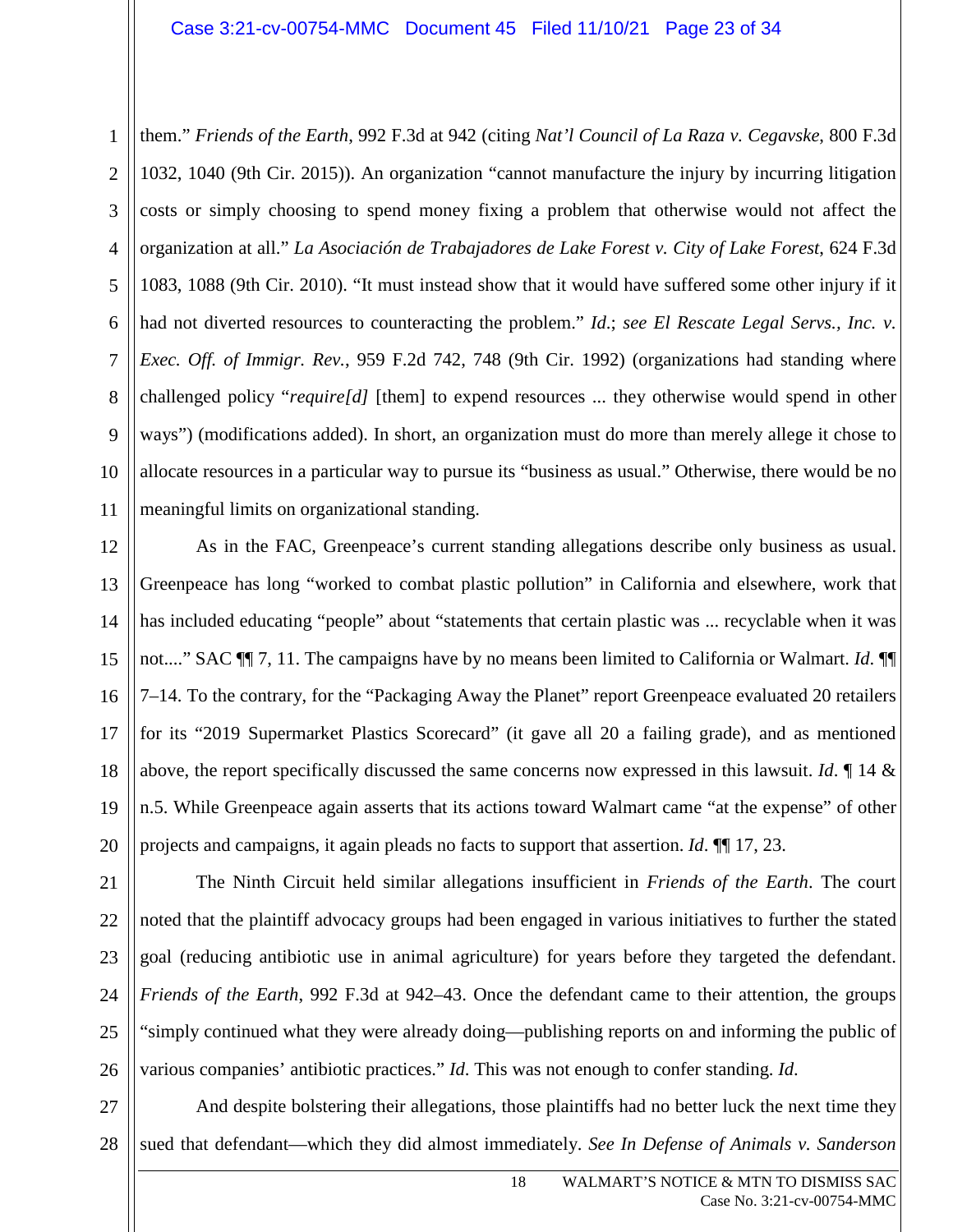1 2 3 4 5 *Farms, Inc.*, No. 20-cv-05293-RS, 2021 4243391, at \*1 (N.D. Cal. Sept. 17, 2021) (noting court was experiencing "deja vu" because plaintiffs had also been parties in *Friends of the Earth*). The plaintiffs added even more allegations about what resources they diverted to target that particular defendant, hoping to solve the standing problem. *Id*. But as Judge Seeborg held, they were simply missing the point because these were resources they had *chosen* to spend:

- 6 7
- 8

9

[O]rganizational standing requires an injury to the organization itself, not merely its interests. An organization's entirely voluntary action cannot confer standing, no matter its quality or quantity. *The organization must be forced to respond to prevent injury*.... Even if the Plaintiffs had transformed themselves entirely into anti-Sanderson advocates, they would not have standing because it would not have been due to any injury by Sanderson. Thus, despite their efforts to manufacture standing, Plaintiffs still do not have a leg to stand on. They have missed the forest for the trees.

10 11 12 13 14 15 16 17 18 *Id.* (emphasis added). The new "diversion of resources" allegations were much like those Greenpeace makes here: the plaintiffs alleged, in general terms, that they diverted staff time and resources to a campaign to "counteract the effects of Sanderson's conduct," including investigating and publicizing that conduct. *Id*. at \*2. They alleged these efforts diverted time and resources from other campaigns. *Id*. But none of this made a difference, because to have organizational standing, "plaintiffs must show they would have suffered some other injury if they had not diverted resources to fix the problem.... The organization must be 'forced' into acting because the defendant affected its operations." *Id*. at \*4 (citing some of the "numerous cases" that make this point). Merely alleging that the defendant "frustrate[d] their mission in a general sense" was not enough. *Id*.

19 20 21 22 23 24 25 26 Greenpeace's allegations here are insufficient for the same reasons. As Judge Seeborg noted, to accept the argument that an organization has standing "by virtue of investigating conduct or starting a new campaign against someone who frustrates its general mission" would effectively nullify standing requirements. *Id*. "Just as an individual cannot gin up standing by researching and tweeting about something that indirectly makes his or her life harder, neither can an organization." *Id*. Without concrete facts showing the organization was *forced* to divert resources, including "specific averments about what it would have done with its time and money otherwise," this standing argument fails. *Id*. at \*5. Greenpeace has alleged no such facts.

27 28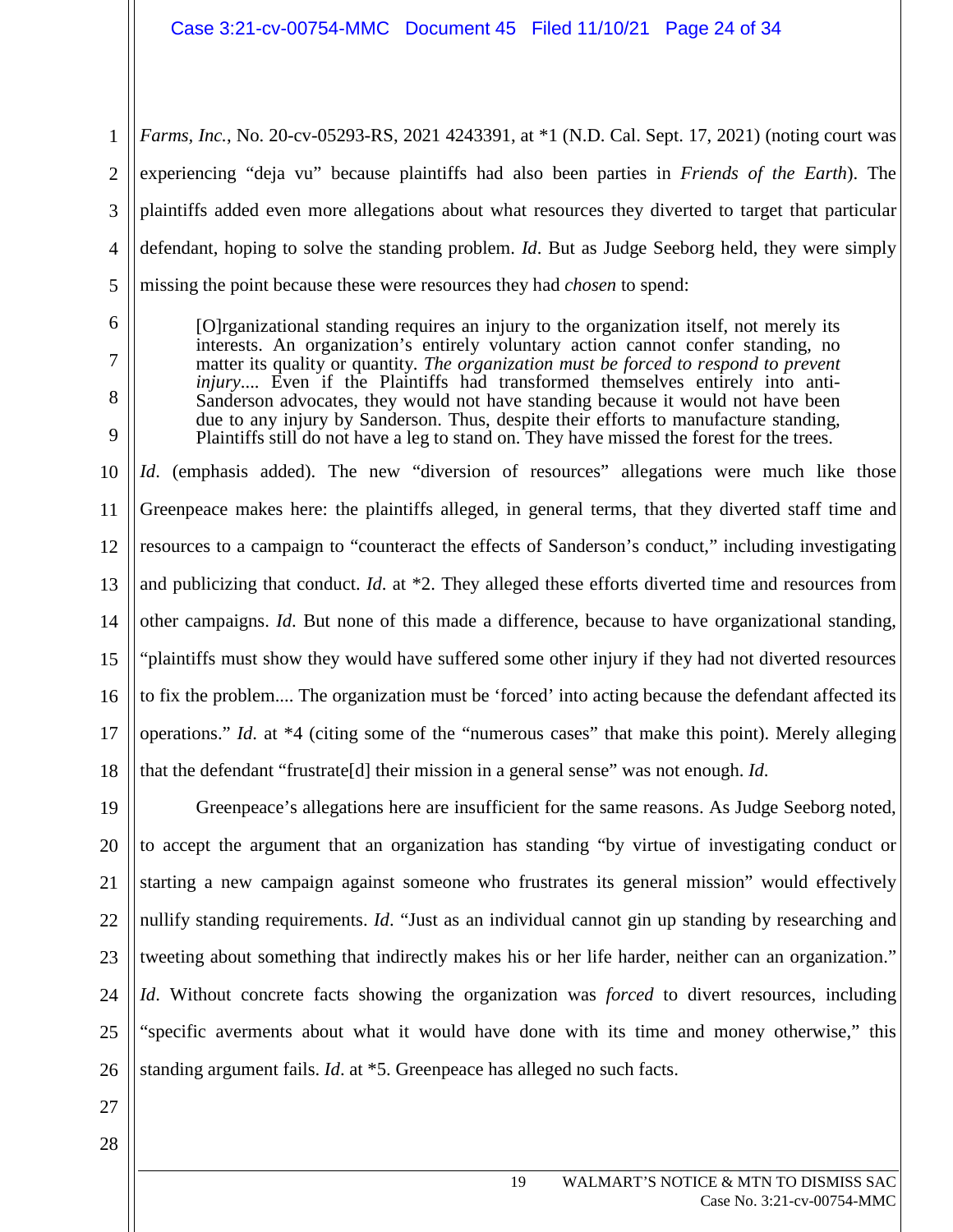2

3

# **II. Both of Greenpeace's UCL Causes of Action Would Fail for Other Reasons as Well.**

# **A. "Recyclability" claims are not subject to the substantiation requirement under current law.**

4 5 6 7 8 9 10 11 12 13 14 15 16 17 18 19 Even if Greenpeace had standing, its new emphasis on "substantiation" would not save its complaint. To begin, the substantiation requirement does not apply to "recyclability" claims—it applies to claims that a consumer good "is not harmful to, or is beneficial to, the natural environment," for example by using terms like "environmentally safe," "green product," or "any other like term." Cal. Bus. & Prof. Code § 17580(a). While Greenpeace asserts that "recyclable" is one such "like term" (*see* SAC ¶¶ 3, 35, 68, 79), there is no case law saying so. If this assertion were true, the Legislature would not have needed to amend the statute to specifically include "recyclable" claims, which it did barely a month ago. *See* 2021 Cal. Legis. Serv. Ch. 507 (S.B. 343) (West) (filed Oct. 5, 2021). Under the new law—which is not retroactive—the substantiation requirement will apply to claims that involve "the use of a chasing arrows symbol or by otherwise directing a consumer to recycle the consumer good...." SB 343, § 1 (amending section 17580(a)). Similarly, current law includes a legislative declaration that "environmental marketing claims" should be truthful and accurate. Cal. Pub. Res. Code § 42355.5. SB 343 adds a declaration that "claims related to the recyclability of a product or packaging" should also be truthful and accurate. SB 343, § 4 (renumbering current section and adding new subsection). This also shows the Legislature views "environmental marketing" and "recyclable" claims differently, bolstering the interpretation above.

20 21 22 23 24 25 26 27 28 For that matter, from 1990 until 1995, the Business & Professions Code *did* expressly refer to "recyclable" claims, but the Legislature repealed that provision. 1995 Cal. Legis. Serv. Ch. 642 (S.B. 426) (West) (filed Oct. 6, 1995) (repealing Cal. Bus. & Prof. Code § 17508.5). It did so because the definition of "recyclable" it used—that a product could be "conveniently recycled" in any county with a population over 300,000—was so vague it was unenforceable. *See* Sen. Committee Report on S.B. 426 (Mar. 27, 1995) (attached as Ex. A). As the report pointed out, there had been multiple efforts to redefine "recyclable" in a way that might prove workable, reflecting an ongoing and nationwide debate about what that term should mean, but all those efforts had failed. *Id*. For that and other reasons, the Legislature simply repealed the measure. *Id*. Again, therefore, the legislative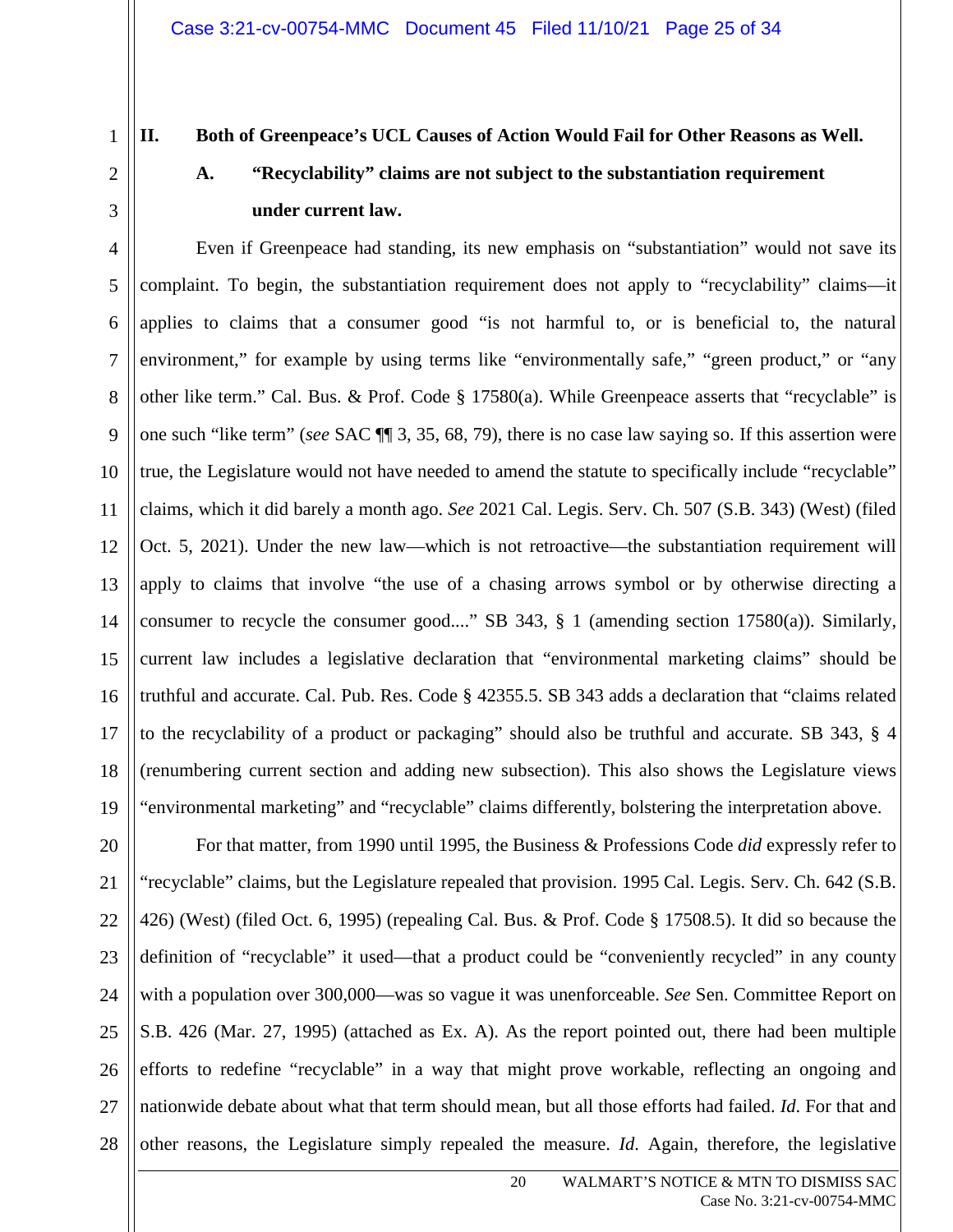2 history supports the interpretation that the existing substantiation requirement does not apply to "recyclability" claims.<sup>4</sup>

1

3

4

# **B. Private parties cannot enforce substantiation requirements in any event, at least under the circumstances here.**

5 6 7 8 9 10 11 12 13 14 It is also unclear whether any private party could enforce section 17580's substantiation requirement, even assuming it had UCL standing to do so. It *is* clear that private parties cannot sue to enforce the similar provision that requires substantiation of certain advertising claims more generally. *See, e.g.*, *Nat'l Council Against Health Fraud Inc. v. King Bio Pharms. Inc.*, 107 Cal. App. 4th 1336, 1345 (2003) (holding that "[p]rivate plaintiffs are not authorized to demand substantiation for advertising claims" under Business & Professions Code section 17508). Under that statute, only prosecuting authorities may do so. Cal. Bus. & Prof. Code  $\S 17508(b)$ –(d). As the court noted in *King Bio*, this limitation is "certainly rational" because it "prevents undue harassment of advertisers" by a potentially unlimited number of private parties, and "is the least burdensome method of obtaining substantiation for advertising claims." 107 Cal. App. 4th at 1345.

15 16 17 18 19 20 21 22 23 24 25 26 This specific limitation does not appear in section 17580, as it stands or as amended by SB 343. But as *King Bio* also held, to allow private parties to sue under the UCL to help force advertisers to "substantiate" marketing claims would violate public policy by improperly shifting the burden of proof from plaintiffs to defendants. *Id*. at 1344–48. That is, the plaintiff always has the burden of proof and to plead facts sufficient to state a claim. A defendant may eventually need to come forward with "substantiating" evidence to defeat a properly pleaded complaint, but a plaintiff cannot sue without the necessary facts and simply demand that the defendant "either 'put up or shut up.'" *Mier v. CVS Pharmacy, Inc.*, No. SACV 2001979-DOC-ADS, 2021 WL 1559367, at \*4 (C.D. Cal. Mar. 22, 2021); *see also, e.g.*, *Johns v. Bayer Corp.*, No. 09-CV-1935-AJB-DHB, 2013 WL 1498965, at \*48 (S.D. Cal. Apr. 10, 2013) (citing cases). Given the weakness of Greenpeace's allegations here, and to the extent that it claims to be suing only to force Walmart to provide (unspecified) information substantiating its claim, public policy should bar its attempt to enforce the

<sup>27</sup>

<sup>28</sup> <sup>4</sup> If the requirement did apply, it would incorporate the FTC standards, not the standard Greenpeace seeks to impose here. As discussed below, Greenpeace does not allege facts showing Walmart violated the FTC standards.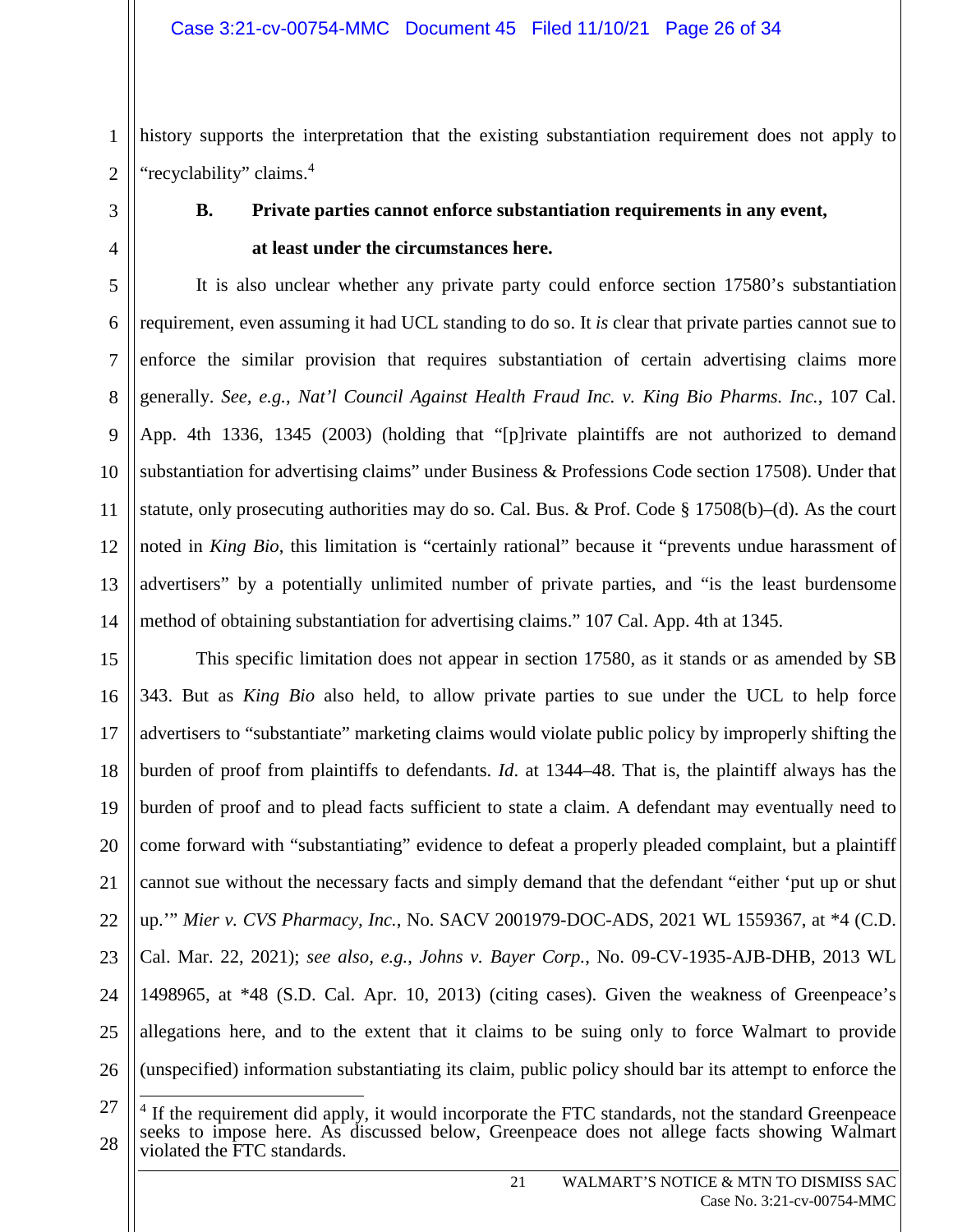substantiation provisions of section 17580 (or the Green Guides). The policy underlying the requirement can best be furthered by leaving enforcement to prosecuting authorities.

# **C. Greenpeace does not allege facts showing it is unlawful or unfair to label the products as "recyclable," with or without substantiation.**

Greenpeace's lawsuit also fails because it has not alleged facts showing that labeling the products as "recyclable," with or without "substantiation," is an unlawful or unfair practice.

Both causes of action allege that Walmart does not comply with the standards for "recyclable" claims under FTC's Green Guides. SAC ¶¶ 69–71, 79–80. According to the Green Guides, "[a] product or package shall not be marketed as recyclable unless it *can be* collected, separated, or otherwise recovered from the waste stream through an established recycling program for reuse or use in manufacturing or assembling another item." 16 C.F.R. § 260.12(a) (emphasis added). But Greenpeace does not allege that any of the challenged products *cannot* be "collected, separated, or otherwise recovered ... for reuse or use in manufacturing or assembling another item." It alleges only that, after recent changes in the market, this does not happen often enough. *See, e.g.*, SAC  $\P$  44 (alleging plastics #3–7 are now "rarely, if ever, recycled"); 45–48 (alleging this is because of market conditions including expanded production of "virgin plastic" by oil companies and decisions by the People's Republic of China); 52 (alleging "the majority of plastics #3–7"—but not all—are sent to landfills); 54 (conceding that some recycling facilities in California accept such plastics). But under the Green Guides, as Greenpeace concedes, a marketer can make "recyclable" claims so long as "a substantial majority" of consumers or communities "have access to" recycling facilities. *Id*. ¶ 54; *see* 16 C.F.R. § 260.12(b)(1) (claim can be made so long as "*recycling facilities are available to* a substantial majority of consumers or communities where the item is sold," emphasis added). A "substantial majority" means at least 60 percent. *Id*. Greenpeace does not allege facts showing this standard is not being met in California as a whole or in any particular community.

25 26 27 Greenpeace is essentially asking the Court to rewrite the Green Guides to require marketers to ensure certain products are *actually being* placed into recycling bins by consumers and recycled by independent facilities at rates acceptable to Greenpeace. And if, as Greenpeace claims, recycling rates depend on ever-changing market conditions, this new duty would impose a heavy and

1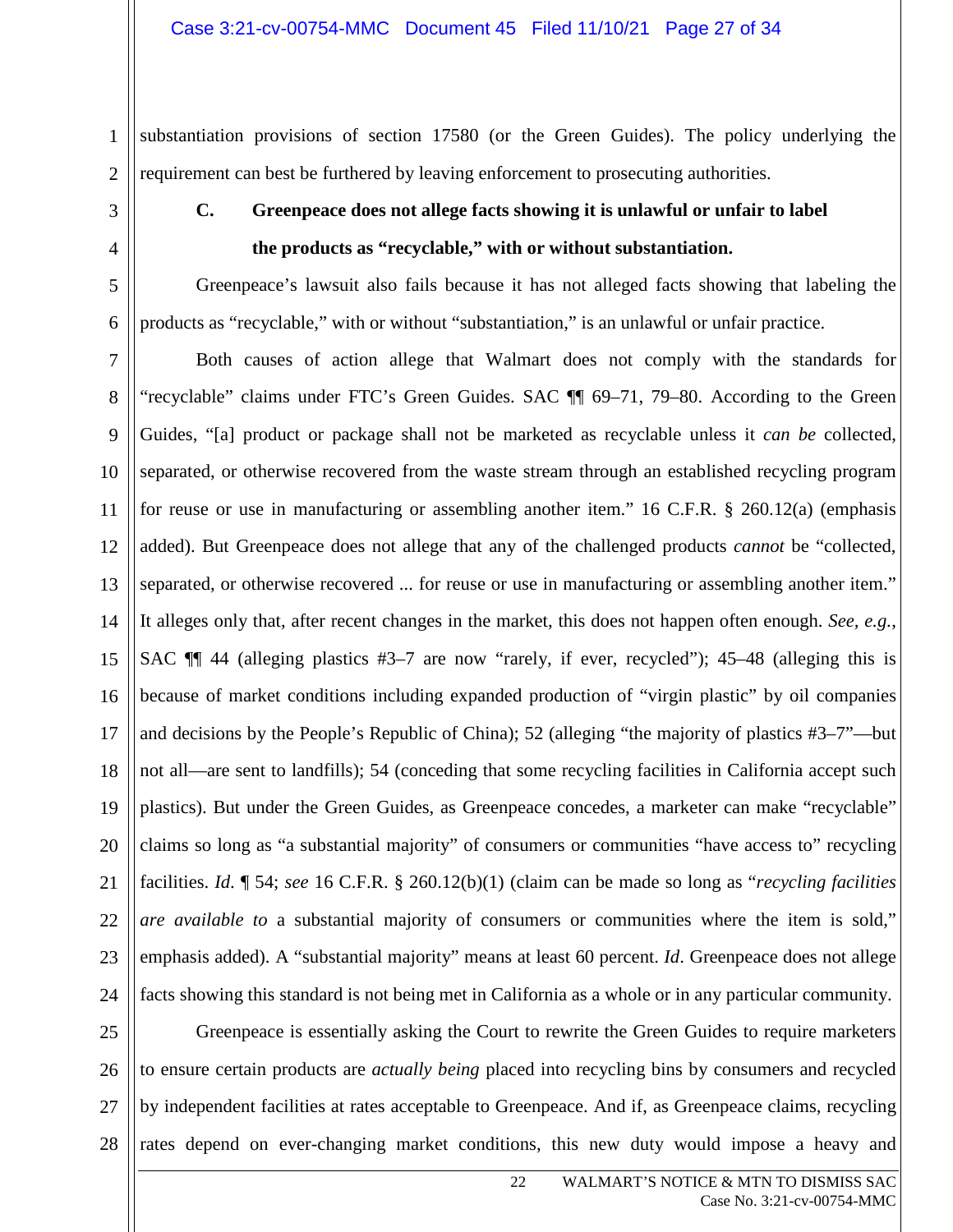1 2 3 4 5 6 7 8 9 10 11 continuing burden on retailers. Not only is this interpretation of the Green Guides wrong, it has drastic implications for the consumer goods industry as a whole, because similar labeling is used by other retailers and brands across the country. *See* How2Recycle, https://how2recycle.info ("The How2Recycle label was created to provide consistent and transparent on-package recycling information to consumers in North America."). While this litigation may fit within Greenpeace's stated goal to discourage the use of plastic, it goes well beyond what federal and California law require of retailers. And ironically, since the challenged labels educate consumers about which items can be recycled, removing the labels could lead to *more* plastic ending up in landfills. Even Greenpeace concedes that at least some of the challenged plastics are being recycled under current marketing conditions. If consumers stop depositing these products into collection bins, none of it will be recycled.

### 12 13 **III. Greenpeace Still Alleges No Facts Showing It Is Entitled to Injunctive Relief, the Only Form of Relief It Seeks.**

14 15 16 17 18 Finally, even if Greenpeace had otherwise stated a claim, it has not alleged facts showing that it has a right to injunctive relief. It could not and does not seek restitution, the only form of monetary relief authorized by the UCL. But that does not mean it is "absolved from also demonstrating that [it] is entitled to seek an injunction" under the standards that apply to such relief in any case. *Freeman v. ABC Legal Servs., Inc.*, 877 F. Supp. 2d 919, 925 (N.D. Cal. 2012). It has not done so here.

19 20 21 22 23 24 25 26 27 28 Because a UCL action is equitable, remedies are limited to restitution and injunctive relief. "Traditional equitable principles" apply when seeking such relief. *Sonner v. Premier Nutrition Corp.*, 971 F.3d 834, 841 (9th Cir. 2020) (holding this is true where plaintiff seeks restitution); *see, e.g.*, *Huynh v. Quora, Inc.*, No. 5:18-CV-07597-BLF, 2020 WL 7495097, at \*19 (N.D. Cal. Dec. 21, 2020) (same for injunctive relief, collecting cases). Prospective injunctive relief requires a plaintiff to show, among other things, that (1) it will suffer irreparable injury if the injunction is not granted, that legal remedies will be inadequate, (3) that the balance of hardships weighs in plaintiff's favor, and (4) that the public interest warrants the injunction. *eBay Inc. v. MercExchange, L.L.C.*, 547 U.S. 388, 391 (2006); *see also City of Los Angeles v. Lyons*, 461 U.S. 95, 111 (1983) (plaintiff must show a "real or immediate threat that the plaintiff will be wronged again" in the future).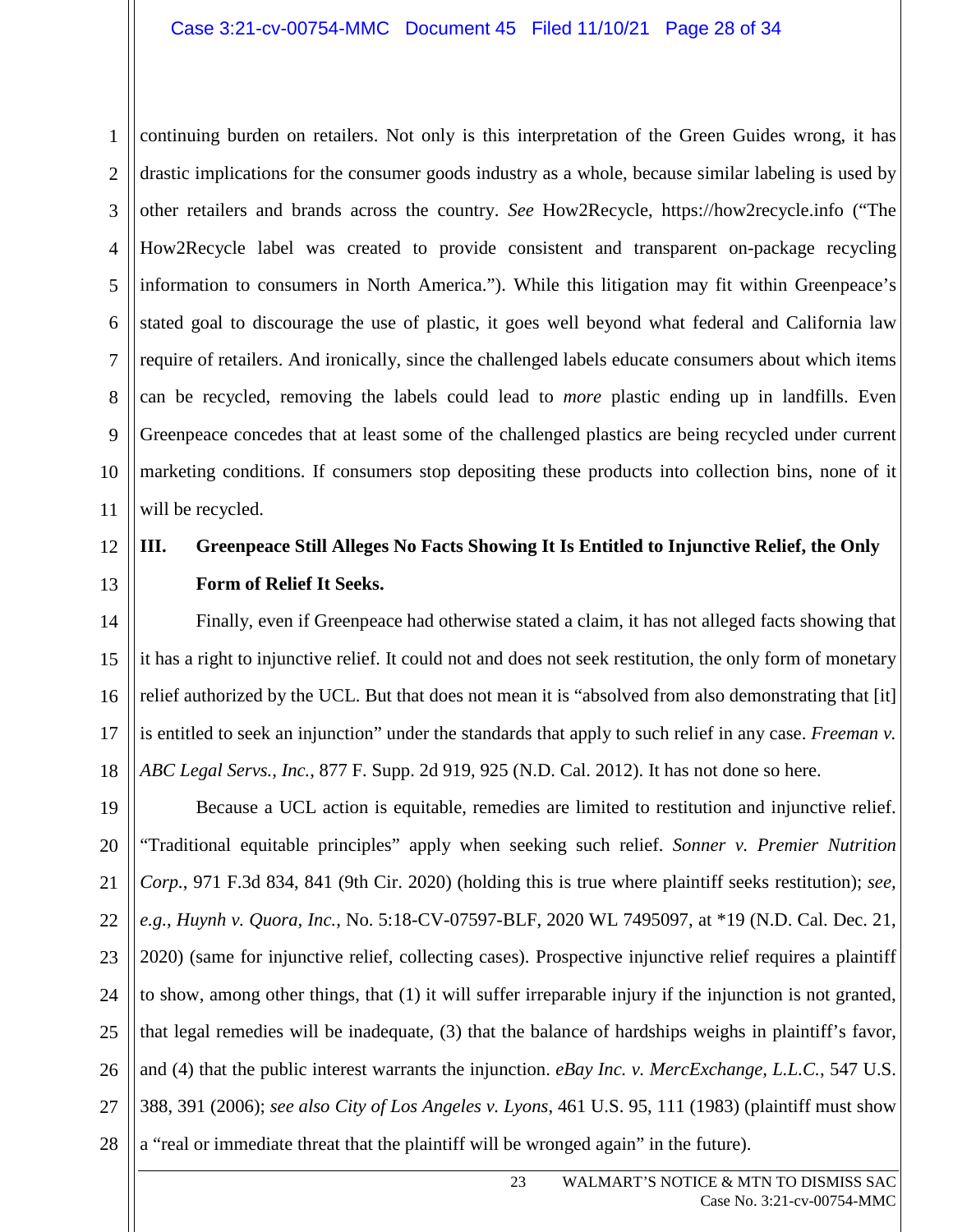Greenpeace alleges in both remaining causes of action that "injunctive relief is specifically authorized under Business & Professions Code § 17203." SAC ¶¶ 74, 84. That is true, but a plaintiff must still allege facts showing entitlement to such relief. Greenpeace still has not done so. As discussed above, it cannot assert standing based on allegations of injuries to third parties or to "the environment" in the abstract. *See, e.g.*, *Freeman v. ABC Legal Servs.*, 877 F. Supp. 2d 919, 927 (N.D. Cal. 2012) (holding injunctive relief not warranted because even if allegations showed conduct might harm others in the future, they did not show it would harm "*these* Plaintiffs") (emphasis in original). And Greenpeace still alleges no concrete facts supporting any claim for injunctive relief on its own behalf.

10 11 12 13 14 15 16 17 18 19 20 21 22 23 24 It repeatedly alleges it will suffer "irreparable injury" if no injunction is issued because "it will continue to spend money, staff time, and other organizational resources to combat Defendant's unsubstantiated representations," making the same conclusory statement (in almost identical paragraphs) each time. SAC ¶ 6, 27, 65, 72, 82. That is not the case, as discussed above, because Greenpeace is not being *forced* to make those expenditures. It could avoid this "injury" by just choosing not to make them anymore. In any event, Greenpeace does not explain why those injuries would be "irreparable." It also alleges, as it did in the FAC, that without an injunction plastic pollution will "continue to negatively impact" the environment (*ibid*), but that will be true, unfortunately, whether this Court enters an injunction in this case or not. And, of course, no injunction by this Court could affect the market conditions that Greenpeace itself alleges are responsible for low plastic recycling rates in the first place. For that matter, if market conditions change in the future—as one of Greenpeace's own sources suggests may happen—there would be no need for an injunction for that reason as well. *See id*. ¶ 38 n.41 (citing "Piling Up" article, which states that "[w]hether China's ban leads to increased plastic pollution in the environment remains to be seen," and "if proper alternatives are found, plastic pollution could actually decrease.").

25 26 27 28 As far as balancing the equities, anything that injunctive relief might add to Greenpeace's mission would be far outweighed by the enormous cost to Walmart of changing the labels of the huge number of products Greenpeace has targeted (an injunction the amended prayer for relief still demands), and whatever cost might be imposed by an order directing Walmart to "substantiate" its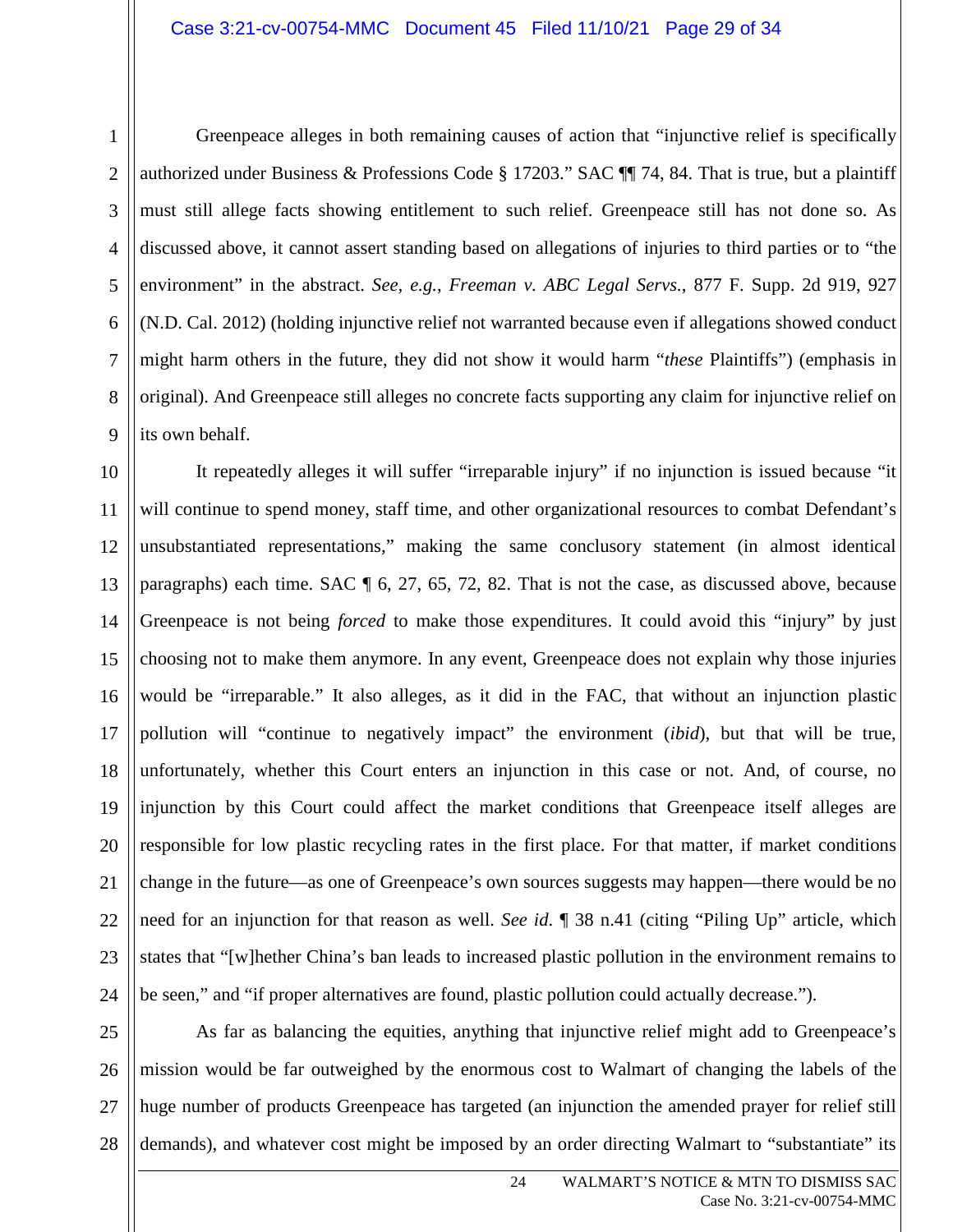4

5

6

7

8

9

10

13

 $17<sup>1</sup>$ 

2 3 recyclable claims. Especially given the uncertainty and continuing debate over what "recyclable" should mean, and the continuing fluctuations in the market, it is hard to know what sort of order the Court might craft to achieve the latter goal. The SAC offers no suggestions.

Finally, Greenpeace alleges that an injunction would be in the public interest only because granting one might help it educate consumers about what can and cannot be recycled in California. *See* SAC ¶¶ 6, 27, 65, 72, 82.) But it does not need an injunction for that purpose, either. It could simply work to educate consumers directly, as it claims to have been doing for decades. Granting an injunction would certainly encourage further litigation of this kind—by Greenpeace and many others—which is unlikely to be an efficient way to educate the public about recyclability, or to otherwise serve the public interest.

11 12 In short, Greenpeace has alleged no concrete facts showing it is entitled to injunctive relief, the only type of relief it seeks here.

# **CONCLUSION**

14 15 16 Because the Second Amended Complaint still does not allege facts showing that Greenpeace has standing to sue under the UCL, and for the other reasons set forth above, the Court should dismiss without further leave to amend.

| . .            | Dated: Nov. 10, 2021 | Respectfully submitted,                                                                         |
|----------------|----------------------|-------------------------------------------------------------------------------------------------|
| 18<br>19       |                      | SHOOK, HARDY & BACON L.L.P.                                                                     |
| 20<br>21<br>22 |                      | By: /s/ M. Kevin Underhill<br>Patrick Oot (pro hac vice)<br>Eva M. Weiler<br>M. Kevin Underhill |
| 23             |                      | <b>Steve Vieux</b>                                                                              |
| 24             |                      | Attorneys for Defendant Walmart Inc.                                                            |
| 25             |                      |                                                                                                 |
| 26             |                      |                                                                                                 |
| 27             |                      |                                                                                                 |
| 28             |                      |                                                                                                 |
|                |                      | WALMART'S NOTICE & MTN TO DISMISS SAC<br>25<br>Case No. 3:21-cv-00754-MMC                       |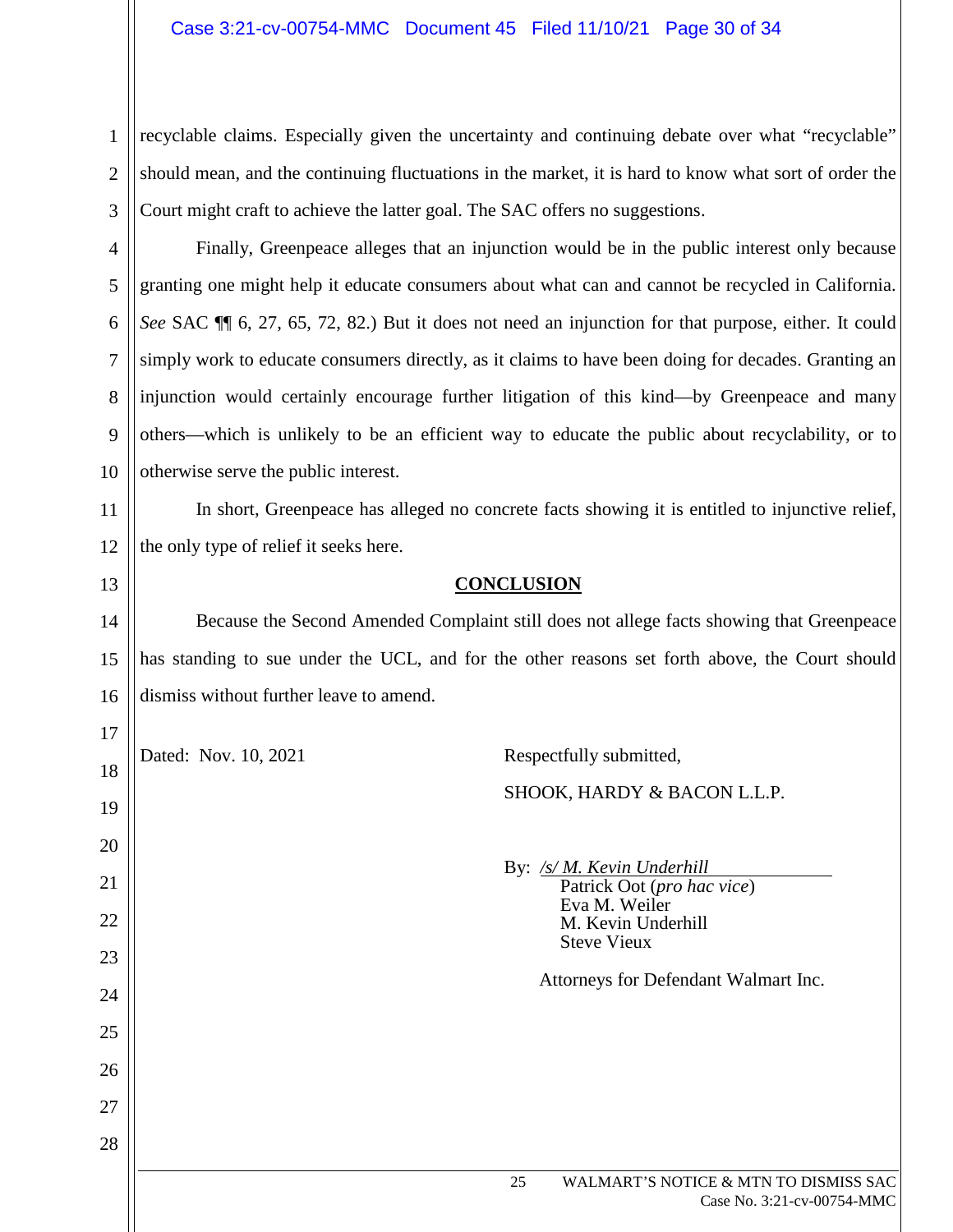Case 3:21-cv-00754-MMC Document 45 Filed 11/10/21 Page 31 of 34

# EXHIBIT A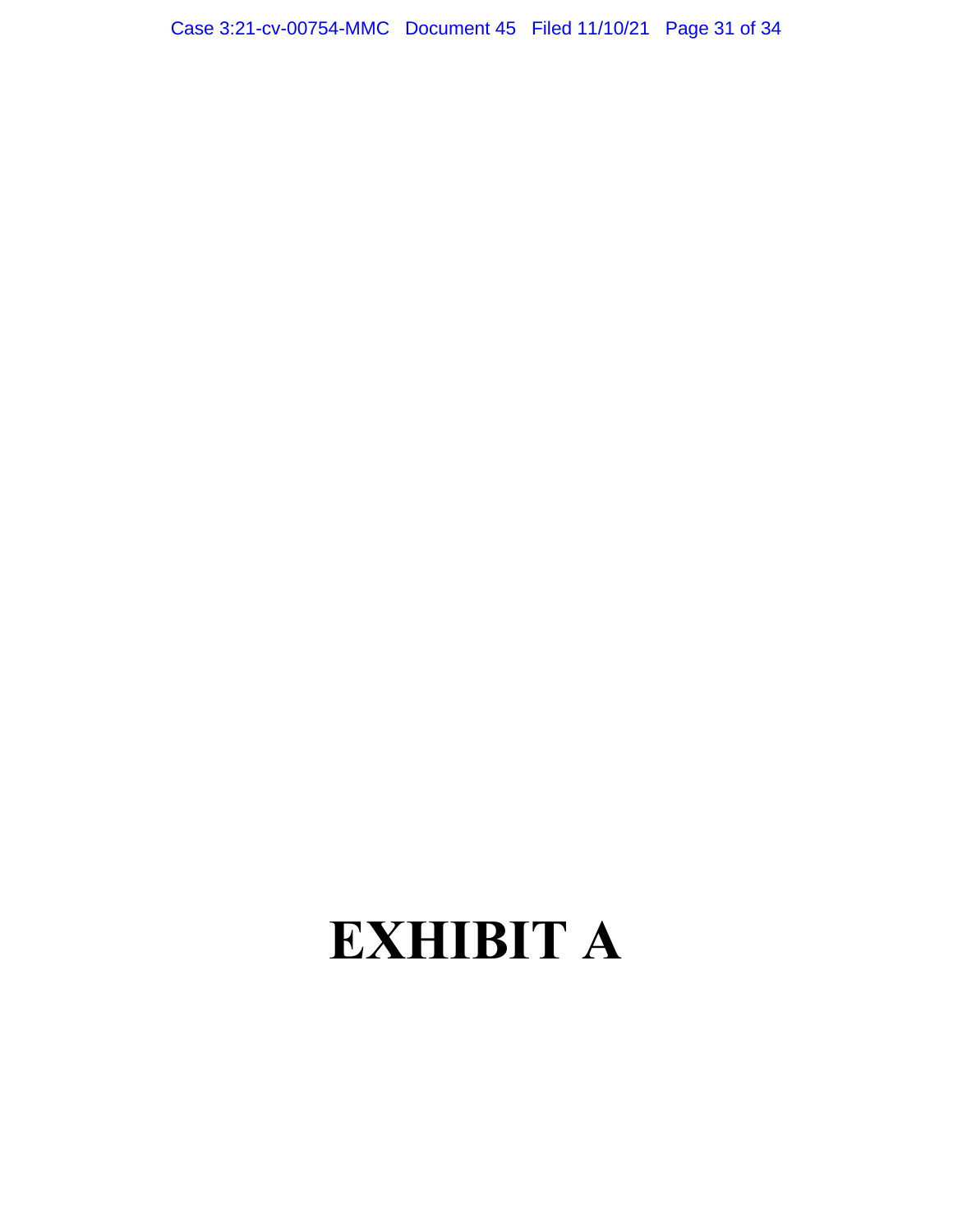## CA B. An., S.B. 426 Sen., 3/27/1995

## California Bill Analysis, Senate Committee, 1995-1996 Regular Session, Senate Bill 426

March 27, 1995 California Senate 1995-1996 Regular Session

### SENATE COMMITTEE ON BUSINESS AND PROFESSIONS

Senator Daniel Boatwright, Chairman

BILL NO.:SB 426

AUTHOR:Leslie

As Amended: 3/20/95

HEARING DATE: March 27, 1995

### FISCAL:Yes

SUBJECT: Environmental Advertising - repealing existing state standards and, instead, make it unlawful to not conform with, or be inconsistent with, specified federal guidelines.

### DIGEST:

Existing law makes it unlawful for any person to represent that any oconsumer good,o as defined, that it manufactures or distributes is oozone friendly, o:obiodegradable,o ophotodegradable,o orecyclable,o or orecycled,o unless that consumer good meets specified definitions in state law or definitions established in trade rules adopted by the Federal Trade Commission (FTC).

Existing law further requires a person who represents that a consumer good it manufactures or distributes is not harmful to, or is beneficial to, the natural environment through the use of specified terms, to maintain written records and documentation supporting the validity of that representation, and to provide that information upon request. (The specified terms are oecologically friendly, o oearth friendly,o oenvironmentally friendly,o oenvironmentally safe,o ogreen productoo or a like term.)

A violation of these laws is a misdemeanor, subject to criminal and civil penalties.

This bill would repeal all of these state environmental advertising provisions and, instead, make it unlawful for a person to make an environmental claim, whether explicit or implied, that does not conform to the standards or is not consistent with the examples contained in the Guides for Use of Environmental Marketing Claims published by the Federal Trade Commission on July 27, 1992.

### FISCAL EFFECT:

Unknown. This is a fiscal bill. Violations of the provisions of the current law that would be repealed and the new prohibition that would be enacted are misdemeanors subject to both civil and criminal penalties. The bill contains a ocrimes and infractionso local cost reimbursement disclaimer.

### COMMENTS:

1. This bill is sponsored by its author, and supported by various business groups, paper and product manufacturers, materials trade associations, and food industry businesses (see supporter list below). The proponents state that the bill would make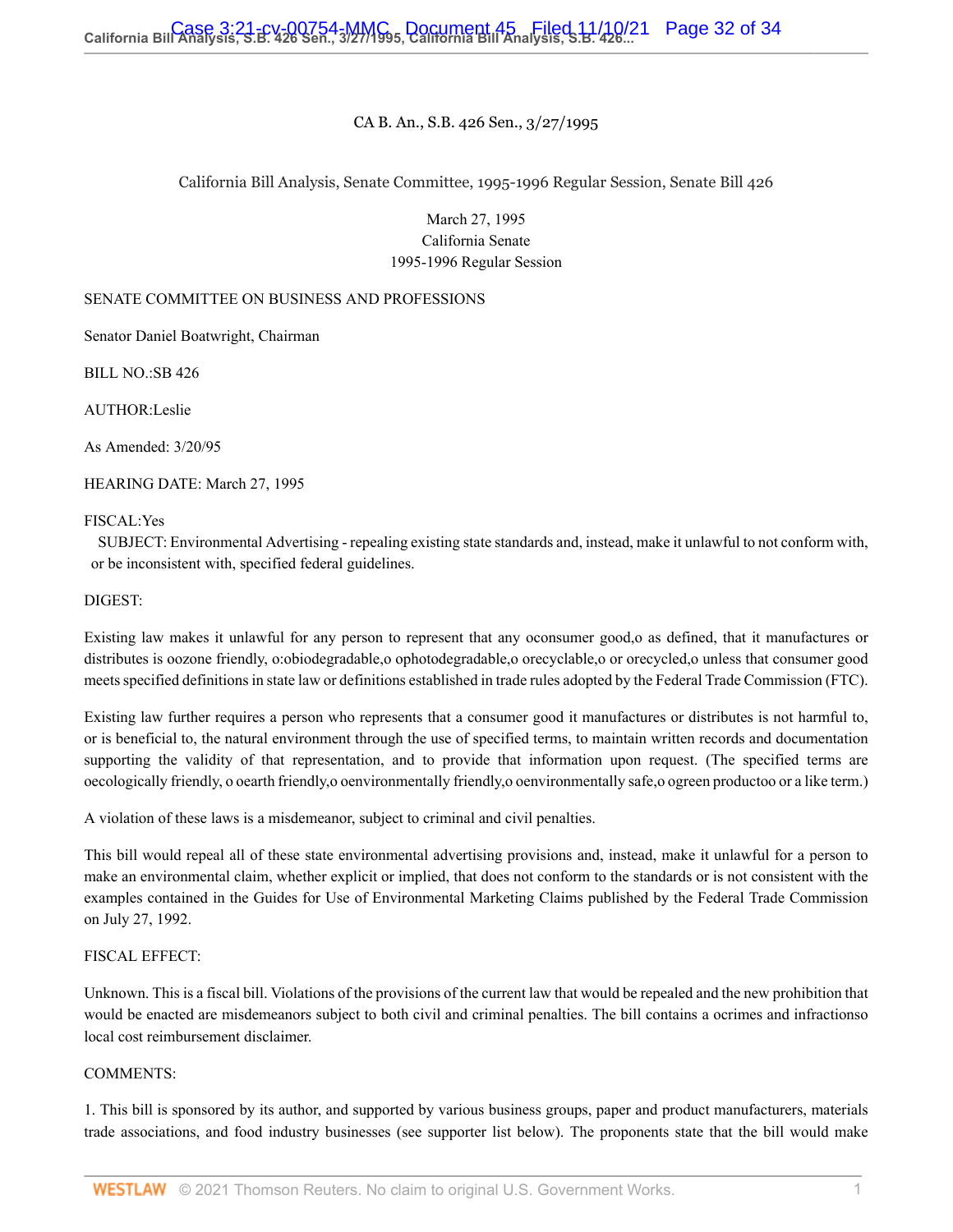California law on environmental advertising claims consistent with a national standard that is being adopted by a number of other states. Proponents argue that since the adoption of Californiaos environmental advertising law (AB 3994, Sher - Chapter 1413 of 1990), there have been problems with the vagueness of its definition of orecyclableo which requires that a product can be oconveniently recycledo in every county in California with a population over 300,000. In fact, as a result of an appellate court decision, the provision has been declared to be constitutionally vague and unenforceable. Despite several legislative attempts to enact a constitutionally acceptable definition, no agreement has ever been reached by proponents of the original law and industry.

Proponents further point out that when California enacted its law, it was the first in the nation and there were no enforceable federal standards in place. However, such standards were subsequently developed in 1992 by the Federal Trade Commission with input from the National Association of Attorneys General. Given the stalemate that has left the California environmental advertising provisions unenforced, proponents argue that adherence to the FTC standards is preferable. Proponents further note that those standards are enforceable, as evidenced by a number of enforcement actions. Also, given that the containers on which the advertising claims are used for products shipped to many or all states, the proponents argue that it is more reasonable to have one nationwide standard to meet.

## 2. Prior legislation.

Besides the original bill that enacted Californiaos environmental advertising provisions (AB 3994, Sher - Chapter 1416 of 1990), there have been several subsequent measures: AB 144 (Sher, 1991 - died in Senate B&P Committee), AB 2496 (Sher, 1992 - died on Assembly Inactive File following passage in the Senate), and AB 1112 (Sher, 1994 - died in Senate Business and Professions Committee). Another bill, AB 227 (Sher) has been introduced this year to revise the definition of orecyclable. That billos definition generally would require that a product be accepted by more than 65% of the curbside collection programs in the state or be accepted for recycling wherever the product is sold. AB 227 is awaiting its first hearing in the Assembly.

One key issue in the debate surrounding advertising claims of orecyclableo is where one draws the line regarding how available actual recycling of the product is for a purchasing consumer (i.e., is a product only potentially or theoretically recyclable to an actual purchaser due to a lack/absence of actual recycling programs vs. the ready availability of such recycling to a significant percentage of purchasers). Of course, given the variability of recycling nationwide, ascertainment of that information may be difficult if the advertising claims are placed on the container for nationwide distribution by a manufacturer elsewhere in the country/world.

### 3. FTC guides.

The FTC guides contain general standards regarding advertising that makes general environmental benefit claims, that uses terms such as o recyclable,o compostable,o odegradable,o obiodegradable,o oozone safeo or oozone friendly,o or claims related to recycled content, source reduction (for solid waste).

The FTC guides also contain several examples to explain what types of advertising fall within this standard and what considerations are involved in meeting the standards. Most pertinent to California and this bill, the FTC guide for use of the term orecyclableo states that a product or package should not be marketed as recyclable unless it o cano be collected, separated or otherwise recovered from the solid waste stream for subsequent use. The standards go on to say that claims of recyclability should be qualified to the extent necessary to avoid consumer deception about any limited availability of recycling programs and collection sites.

Support and Opposition: (As of 3/22/95 Noon)

Support: American Forest and Paper Association California League of Food Processors (CLFP) Simpson Paper Company Mead Corporation Weyerhaeuser Company Jefferson Smurfit Corporation and Container Company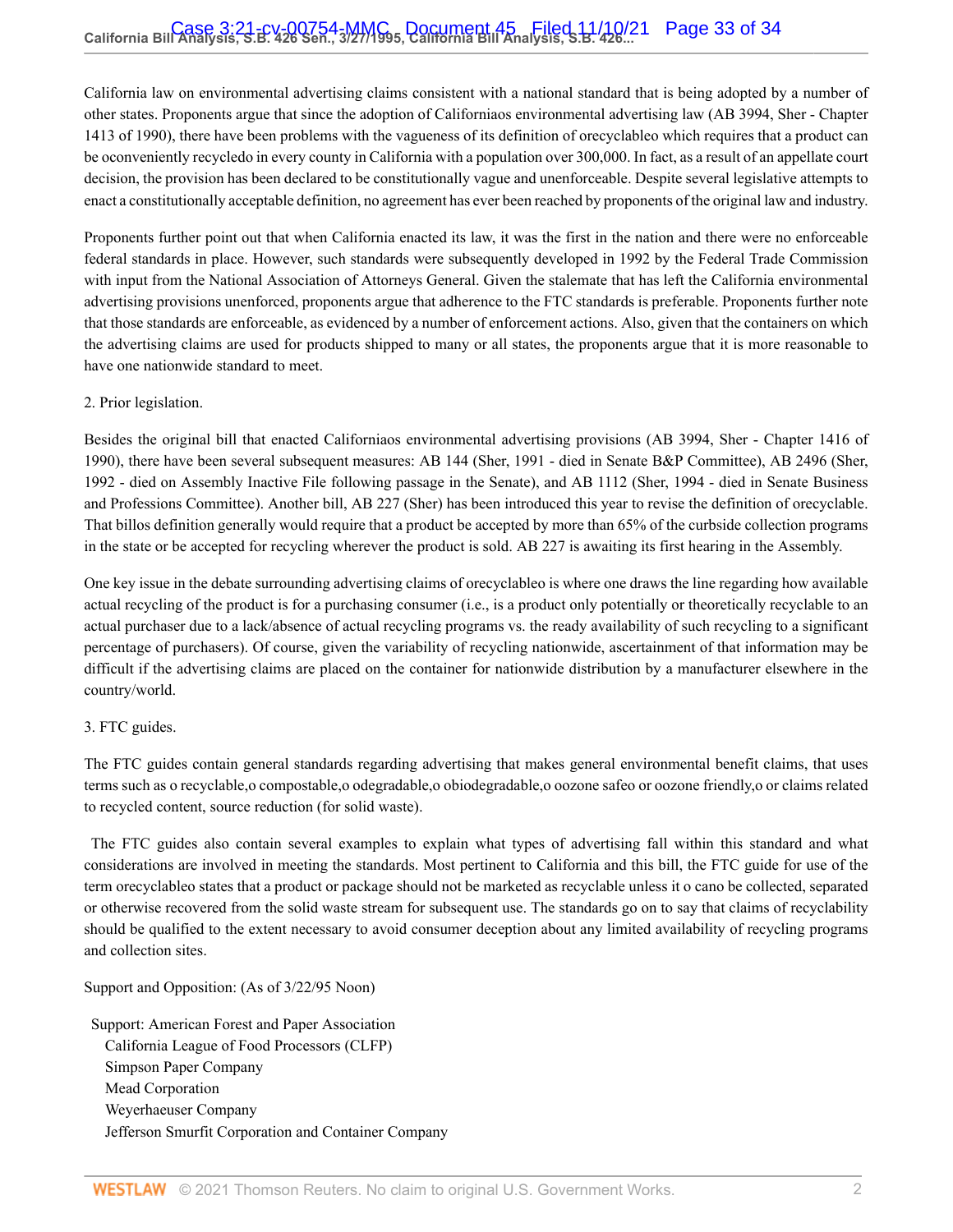Kraft Foods, Inc. California Grocers Association California Chamber of Commerce American Electronics Association Grocery Manufacturers of America

Opposition: None received.

Consultant: Jay J. DeFuria

CA B. An., S.B. 426 Sen., 3/27/1995

**End of Document** © 2021 Thomson Reuters. No claim to original U.S. Government Works.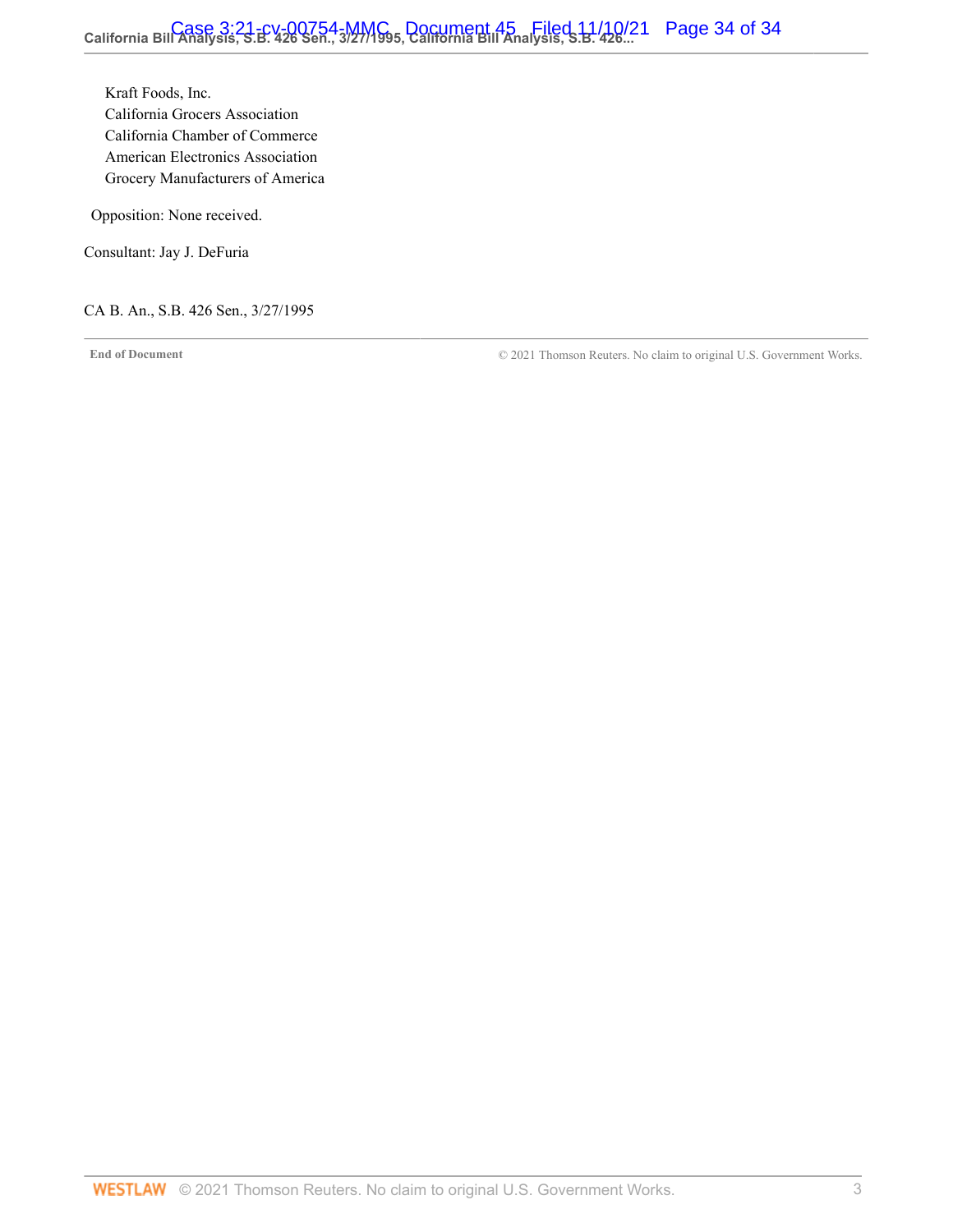|                                                                                                         | Case 3:21-cv-00754-MMC  Document 45-1  Filed 11/10/21  Page 1 of 2                                                                                                                                                                                                                                                                                                                                                                                                                                                                                                                                                                            |                                                                      |
|---------------------------------------------------------------------------------------------------------|-----------------------------------------------------------------------------------------------------------------------------------------------------------------------------------------------------------------------------------------------------------------------------------------------------------------------------------------------------------------------------------------------------------------------------------------------------------------------------------------------------------------------------------------------------------------------------------------------------------------------------------------------|----------------------------------------------------------------------|
| $\mathbf{1}$<br>$\overline{2}$<br>3<br>$\overline{4}$<br>5<br>6<br>$\overline{7}$<br>8<br>9<br>10<br>11 | Patrick L. Oot ( <i>pro hac vice</i> granted)<br>SHOOK, HARDY & BACON L.L.P.<br>1800 K Street, N.W., Suite 1000<br>Washington, DC 20006<br>Tel: 202.783.8400   Fax: 202.783.4211<br>oot@shb.com<br>Eva M. Weiler (SBN: 233942)<br>SHOOK, HARDY & BACON L.L.P.<br>Jamboree Center<br>5 Park Plaza, Suite 1600<br>Irvine, California 92614-2546<br>Tel: 949.475.1600   Fax: 949.475.0016<br>eweiler@shb.com<br>M. Kevin Underhill (SBN: 208211)<br>Steve Vieux (SBN: 315133)<br>SHOOK, HARDY & BACON L.L.P.<br>555 Mission Street, Suite 2300<br>San Francisco, California 94105<br>Tel: 415.544.1900   Fax: 415.391.0281<br>kunderhill@shb.com |                                                                      |
| 12                                                                                                      | svieux@shb.com                                                                                                                                                                                                                                                                                                                                                                                                                                                                                                                                                                                                                                |                                                                      |
| 13                                                                                                      | Attorneys for Defendant Walmart Inc.                                                                                                                                                                                                                                                                                                                                                                                                                                                                                                                                                                                                          |                                                                      |
| 14                                                                                                      |                                                                                                                                                                                                                                                                                                                                                                                                                                                                                                                                                                                                                                               | UNITED STATES DISTRICT COURT                                         |
| 15                                                                                                      |                                                                                                                                                                                                                                                                                                                                                                                                                                                                                                                                                                                                                                               | NORTHERN DISTRICT OF CALIFORNIA - SAN FRANCISCO                      |
| 16                                                                                                      | GREENPEACE, INC.,                                                                                                                                                                                                                                                                                                                                                                                                                                                                                                                                                                                                                             | Case No.: 3:21-cv-00754 MMC                                          |
| 17                                                                                                      | Plaintiff,                                                                                                                                                                                                                                                                                                                                                                                                                                                                                                                                                                                                                                    | Judge: Hon. Maxine M. Chesney<br>Ctrm.: $7$                          |
| 18                                                                                                      | VS.                                                                                                                                                                                                                                                                                                                                                                                                                                                                                                                                                                                                                                           |                                                                      |
| 19                                                                                                      | <b>WALMART INC.,</b>                                                                                                                                                                                                                                                                                                                                                                                                                                                                                                                                                                                                                          | [PROPOSED] ORDER GRANTING<br><b>WALMART INC.'S MOTION TO DISMISS</b> |
| 20                                                                                                      | Defendants.                                                                                                                                                                                                                                                                                                                                                                                                                                                                                                                                                                                                                                   | THE SECOND AMENDED COMPLAINT                                         |
| 21                                                                                                      |                                                                                                                                                                                                                                                                                                                                                                                                                                                                                                                                                                                                                                               | Date: Dec. 17, 2021                                                  |
| 22                                                                                                      |                                                                                                                                                                                                                                                                                                                                                                                                                                                                                                                                                                                                                                               | Time: 9:00 a.m.                                                      |
| 23                                                                                                      |                                                                                                                                                                                                                                                                                                                                                                                                                                                                                                                                                                                                                                               |                                                                      |
| 24                                                                                                      |                                                                                                                                                                                                                                                                                                                                                                                                                                                                                                                                                                                                                                               |                                                                      |
| 25                                                                                                      |                                                                                                                                                                                                                                                                                                                                                                                                                                                                                                                                                                                                                                               |                                                                      |
| 26                                                                                                      |                                                                                                                                                                                                                                                                                                                                                                                                                                                                                                                                                                                                                                               |                                                                      |
| 27                                                                                                      |                                                                                                                                                                                                                                                                                                                                                                                                                                                                                                                                                                                                                                               |                                                                      |
| 28                                                                                                      |                                                                                                                                                                                                                                                                                                                                                                                                                                                                                                                                                                                                                                               |                                                                      |
|                                                                                                         | [PROPOSED] ORDER GRANTING WALMART INC.'S MOTION TO DISMISS SAC<br>CASE NO. 3:21-CV-00754-MMC                                                                                                                                                                                                                                                                                                                                                                                                                                                                                                                                                  |                                                                      |